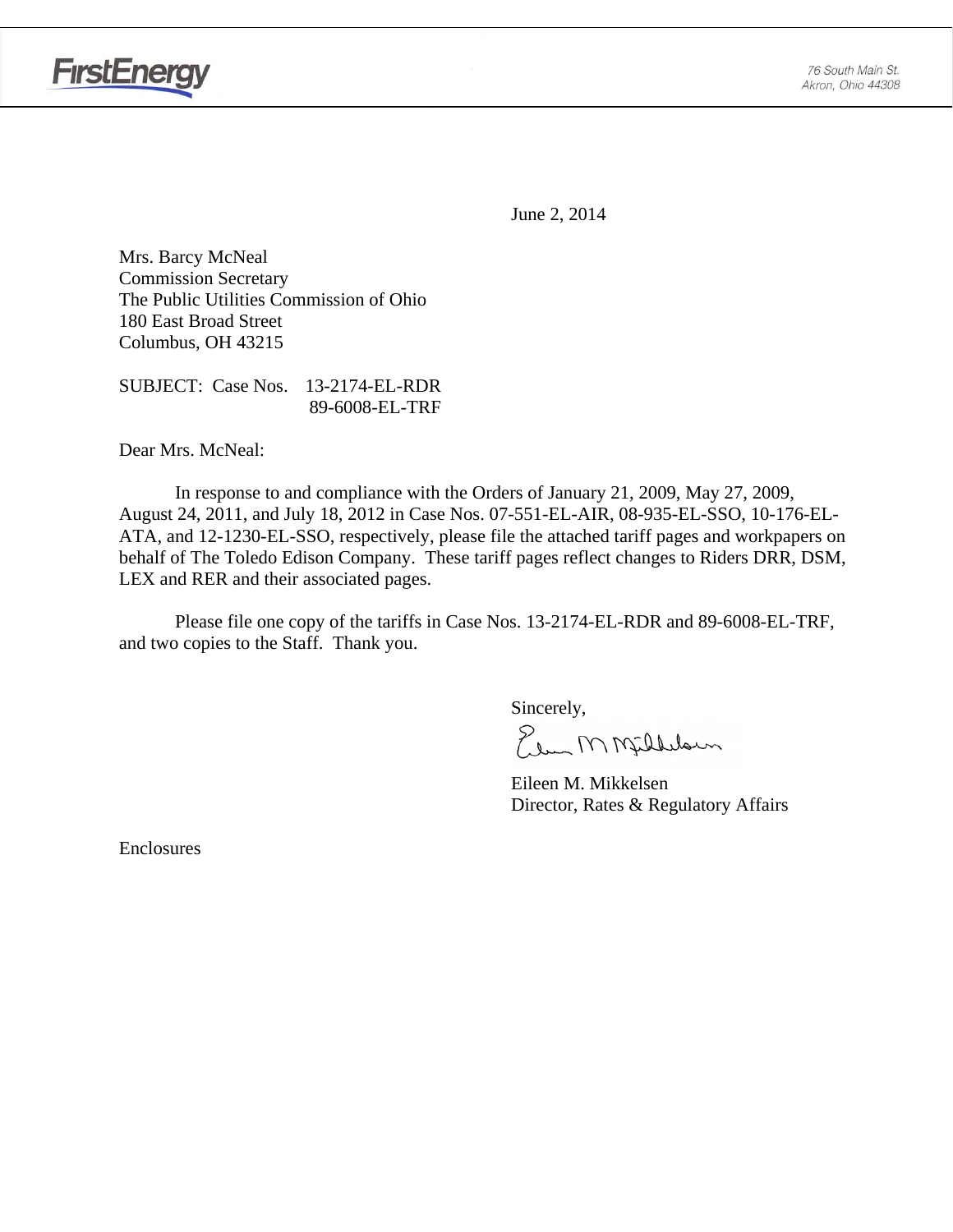# **TABLE OF CONTENTS**

The following rates, rules and regulations for electric service are applicable throughout the Company's service territory except as noted.

|                                                      | <b>Sheet</b> | <b>Effective</b><br><u>Date</u> |
|------------------------------------------------------|--------------|---------------------------------|
| <b>TABLE OF CONTENTS</b>                             | 1            | $07 - 01 - 14$                  |
| <b>DEFINITION OF TERRITORY</b>                       | 3            | 01-23-09                        |
| <b>ELECTRIC SERVICE REGULATIONS</b>                  | 4            | 12-04-09                        |
| <b>ELECTRIC SERVICE SCHEDULES</b>                    |              |                                 |
| Residential Service (Rate "RS")                      | 10           | 01-23-09                        |
| General Service - Secondary (Rate "GS")              | 20           | 01-23-09                        |
| General Service - Primary (Rate "GP")                | 21           | 01-23-09                        |
| General Service - Subtransmission (Rate "GSU")       | 22           | 01-23-09                        |
| General Service - Transmission (Rate "GT")           | 23           | 01-23-09                        |
| <b>Street Lighting Provisions</b>                    | 30           | 01-23-09                        |
| Street Lighting (Rate "STL")                         | 31           | 06-01-09                        |
| Traffic Lighting (Rate "TRF")                        | 32           | 01-23-09                        |
| Private Outdoor Lighting (Rate "POL")                | 33           | 06-01-09                        |
| <b>MISCELLANEOUS CHARGES</b>                         | 75           | 07-05-12                        |
| <b>OTHER SERVICE</b>                                 |              |                                 |
| <b>Partial Service</b>                               | 52           | $01 - 01 - 06$                  |
| Residential Renewable Energy Credit Purchase Program | 60           | 10-01-09                        |
| <b>Cogeneration and Small Power Producer</b>         | 70           | $01 - 01 - 03$                  |
| <b>Interconnection Tariff</b>                        | 76           | $01 - 01 - 09$                  |
| <b>PIPP Customer Discount</b>                        | 80           | 06-01-14                        |

Filed pursuant to Orders dated May 27, 2009 and July 18, 2012, in Case Nos. 08-935-EL-SSO et al. and 12-1230-EL-SSO, respectively and Case No. 13-2174-EL-RDR, before The Public Utilities Commission of Ohio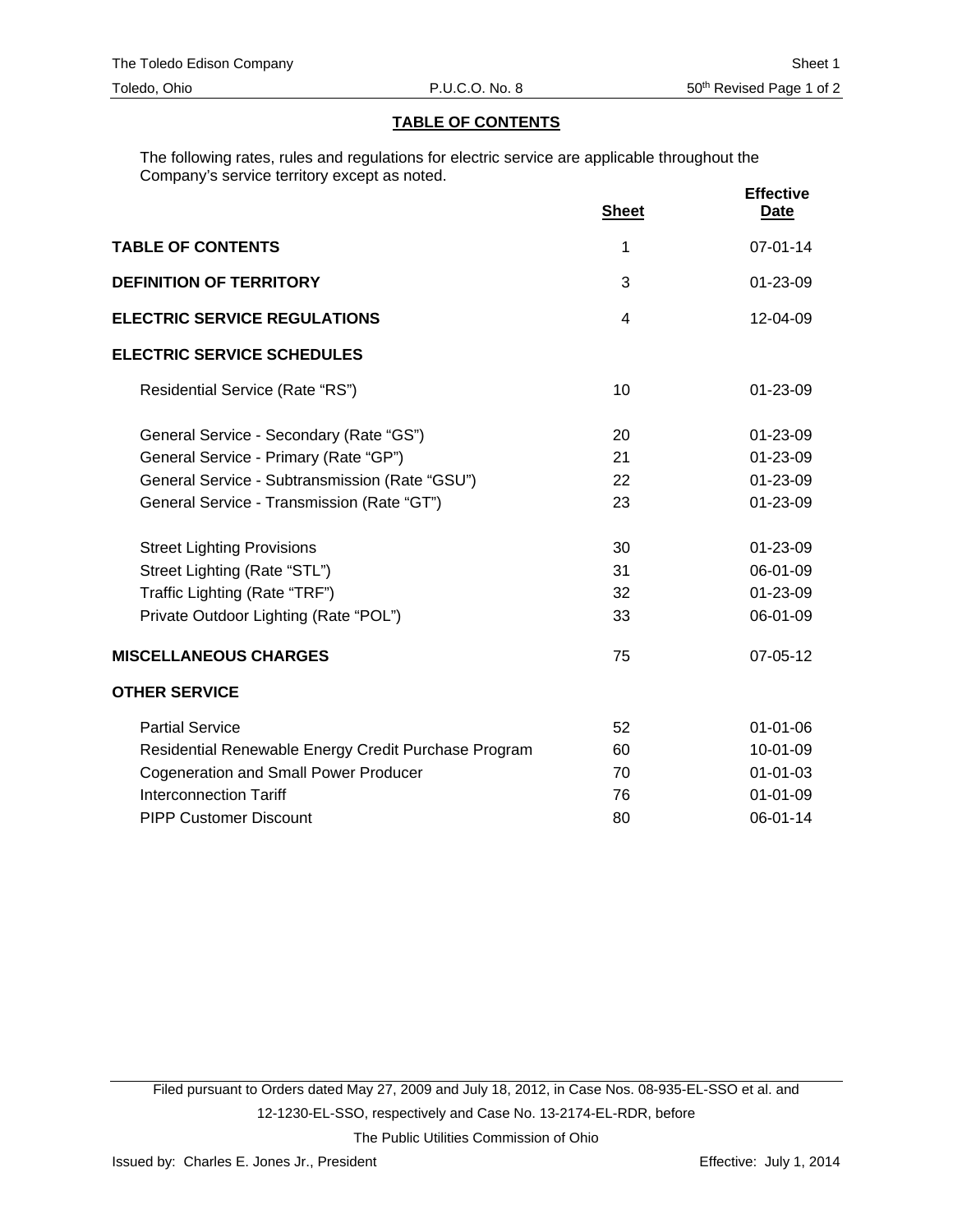# **TABLE OF CONTENTS**

| <b>RIDERS</b>                                          | <b>Sheet</b> | <b>Effective</b><br>Date |
|--------------------------------------------------------|--------------|--------------------------|
| Summary                                                | 80           | 06-01-14                 |
| <b>Residential Distribution Credit</b>                 | 81           | $05 - 21 - 10$           |
| <b>Transmission and Ancillary Services</b>             | 83           | 09-10-10                 |
| <b>Alternative Energy Resource</b>                     | 84           | 04-01-14                 |
| <b>School Distribution Credit</b>                      | 85           | 06-01-09                 |
| <b>Business Distribution Credit</b>                    | 86           | 01-23-09                 |
| <b>Hospital Net Energy Metering</b>                    | 87           | 10-27-09                 |
| Economic Development (4a)                              | 88           | 01-23-09                 |
| <b>Universal Service</b>                               | 90           | 12-19-13                 |
| State kWh Tax                                          | 92           | 01-23-09                 |
| Net Energy Metering                                    | 93           | 10-27-09                 |
| Delta Revenue Recovery                                 | 96           | 07-01-14                 |
| Demand Side Management                                 | 97           | 07-01-14                 |
| Reasonable Arrangement                                 | 98           | 06-01-09                 |
| <b>Distribution Uncollectible</b>                      | 99           | 04-01-14                 |
| Economic Load Response Program                         | 101          | 06-01-14                 |
| Optional Load Response Program                         | 102          | 06-01-14                 |
| <b>Generation Cost Reconciliation</b>                  | 103          | 04-01-14                 |
| Fuel                                                   | 105          | 12-14-09                 |
| Advanced Metering Infrastructure / Modern Grid         | 106          | 04-01-14                 |
| Line Extension Cost Recovery                           | 107          | 07-01-14                 |
| <b>Delivery Service Improvement</b>                    | 108          | $01 - 01 - 12$           |
| <b>PIPP Uncollectible</b>                              | 109          | 04-01-14                 |
| Non-Distribution Uncollectible                         | 110          | 04-01-14                 |
| <b>Experimental Real Time Pricing</b>                  | 111          | 06-01-14                 |
| <b>Experimental Critical Peak Pricing</b>              | 113          | 06-01-14                 |
| <b>Generation Service</b>                              | 114          | 06-01-14                 |
| Demand Side Management and Energy Efficiency           | 115          | $01 - 01 - 14$           |
| <b>Economic Development</b>                            | 116          | 04-01-14                 |
| <b>Deferred Generation Cost Recovery</b>               | 117          | 06-01-09                 |
| Deferred Fuel Cost Recovery                            | 118          | 06-21-13                 |
| Non-Market-Based Services                              | 119          | 06-01-13                 |
| <b>Residential Deferred Distribution Cost Recovery</b> | 120          | $01 - 01 - 12$           |
| Non-Residential Deferred Distribution Cost Recovery    | 121          | $01 - 01 - 12$           |
| <b>Residential Electric Heating Recovery</b>           | 122          | 07-01-14                 |
| <b>Residential Generation Credit</b>                   | 123          | $10-31-13$               |
| <b>Delivery Capital Recovery</b>                       | 124          | 06-01-14                 |
| Phase-In Recovery                                      | 125          | $01 - 01 - 14$           |

Filed pursuant to Orders dated May 27, 2009 and July 18, 2012, in Case Nos. 08-935-EL-SSO et al. and 12-1230-EL-SSO, respectively and Case No. 13-2174-EL-RDR, before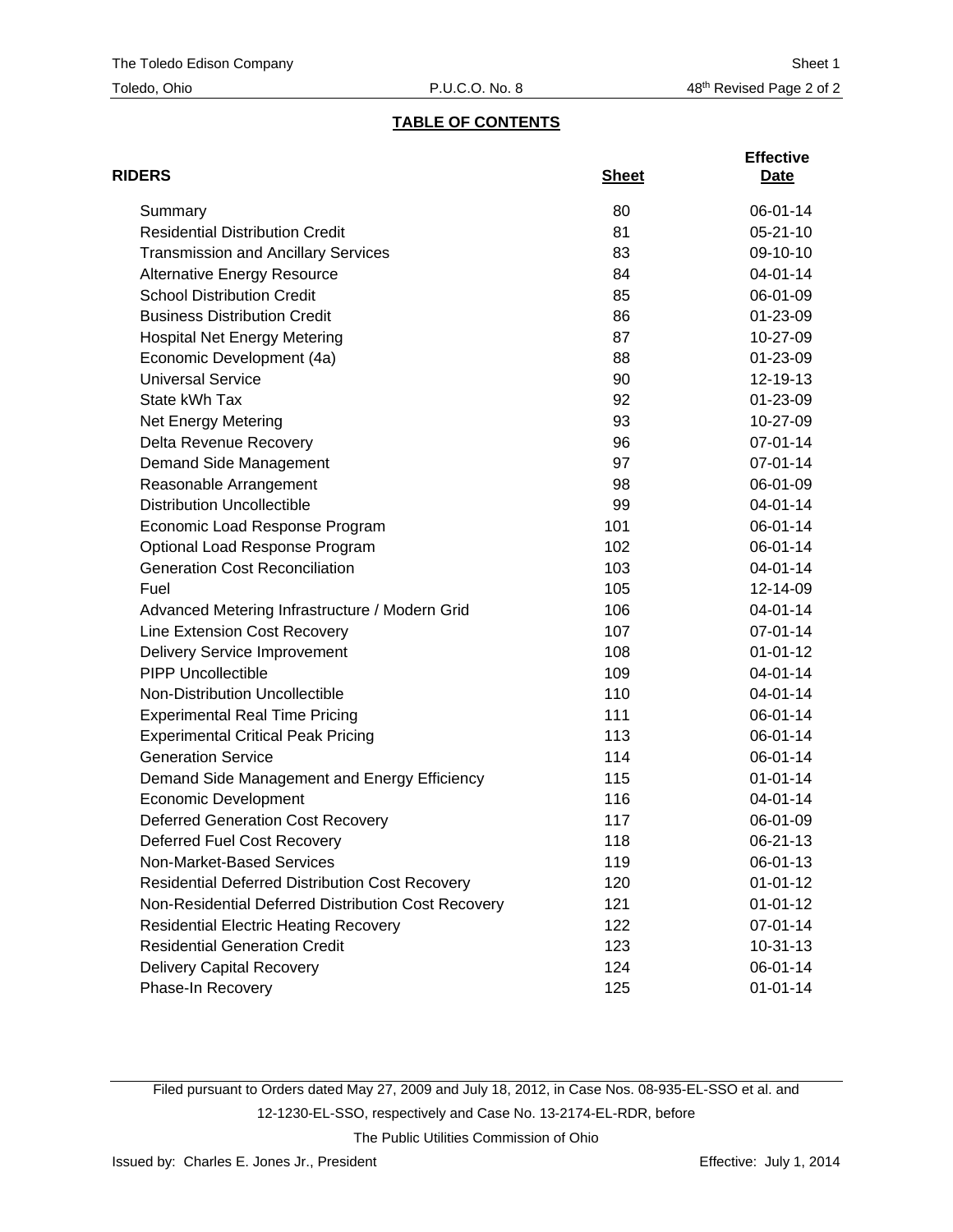## **RIDER DRR Delta Revenue Recovery Rider**

# **APPLICABILITY:**

Applicable to any customer receiving electric service under the Company's rate schedules or reasonable arrangement (special contract) approved by the Public Utilities Commission of Ohio. The Delta Revenue Recovery Rider (DRR) charge will apply, for all rate schedules, effective for service rendered beginning July 1, 2014, for all kWhs per kWh. This Rider is not avoidable for customers who take electric generation service from a certified supplier.

# **PURPOSE:**

The DRR charge recovers the difference in revenue ("delta revenue") between the application of rates in the otherwise applicable rate schedule and the result of any economic development schedule, energy efficiency schedule, reasonable arrangement, or governmental special contract approved by the Public Utilities Commission of Ohio on or after January 1, 2009.

# **RATE:**

DRR charge  $0.00000\ell$ 

# **RIDER UPDATES:**

The charges contained in this Rider shall be updated and reconciled on a quarterly basis. No later than December 1st, March 1st, June 1st and September 1st of each year, the Company will file with the PUCO a request for approval of the rider charges which, unless otherwise ordered by the PUCO, shall become effective on a service rendered basis on January 1st, April 1st, July 1st and October 1st of each year, beginning October 1, 2009.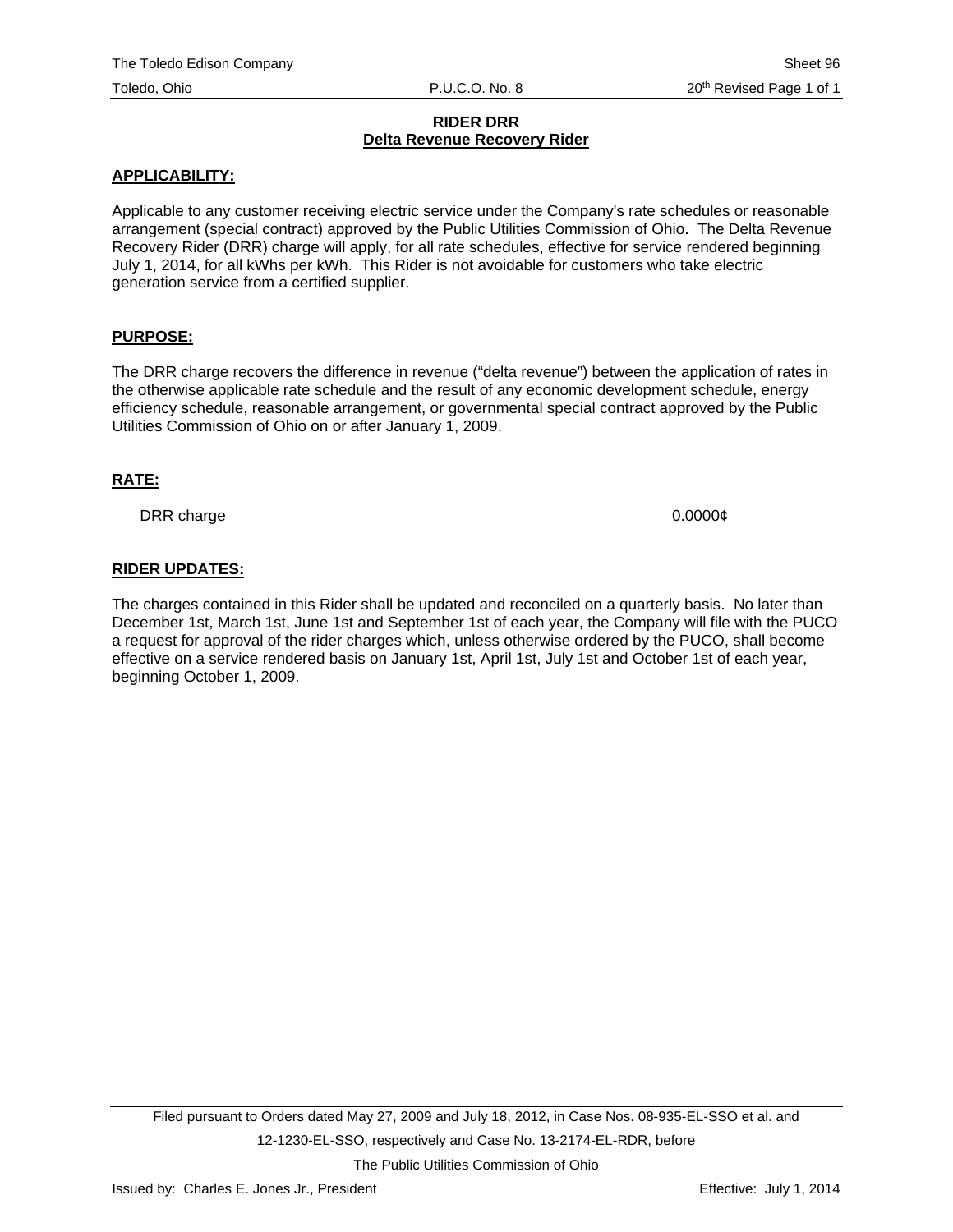# **RIDER DSM Demand Side Management Rider**

# **APPLICABILITY:**

A Demand Side Management ("DSM") Charge shall be applied to each kilowatt-hour ("kWh") delivered during a billing month to all retail customers taking service under Rate Schedule RS. The DSM Charge is not avoidable to customers during the period the customer takes electric generation service from a certified supplier.

# **RATES:**

On the Effective Date ("ED"), the DSM Charge shall be 0.0000¢, and shall be adjusted semi-annually based on the following formula:

DSM Charge =  $((ADB - ADFIT) \times CC + AMORT + RA) / PS \times [1 / (1 - CAT)]$ , rounded to the fifth decimal place.

Where:

ADB = The net accumulated balance of the residential demand side management costs deferred by the Company, including applicable Carrying Costs ("CC"). Residential demand side management costs that are deferred shall include all DSM program costs incurred for programs contemplated in the Settlement Stipulation approved in PUCO Case Nos. 05- 1125-EL-ATA, 05-1126-EL-AAM and 05-1127-EL-UNC, all reasonable administrative costs to conduct such DSM programs and lost distribution revenues until included in the Company's tariffs established in a subsequent rate case.

> The initial ADB will be based on the Company's filing in Case No. 07-551-EL-AIR, with all subsequent ADB's being based on the deferred balance at each March 31 and September 30 thereafter.

- $ADFIT = The accumulated deferred income tax associated with the ADB.$
- AMORT = The ADB amortized over a three year period. However in no case will the amortization period extend beyond December 31, 2012. Any ADB at April 30, 2012 will be collected over the RHY effective July 1, 2012.
- RA = The net over or under collection of the RC during the Recovery Half-Year ("RHY"), plus Carrying Costs. A positive RA reflects an under collection of the RC.
- PS = The Company's forecasted kWh retail sales during the RHY for customers taking service under Rate Schedule RS.
- CAT = The Commercial Activity Tax rate as established in Section 5751.03 of the Ohio Revised Code.
- $CC =$  The return earned on the RC and RA, which shall be calculated by multiplying the RC and RA by the Company's cost of debt.
- $RHY =$  The calendar half-year in which the then current DSM Charge is collected. The RHY commences on January 1 and July 1, immediately following the determination of the ADB as of September 30 or March 31 for such DSM Charge.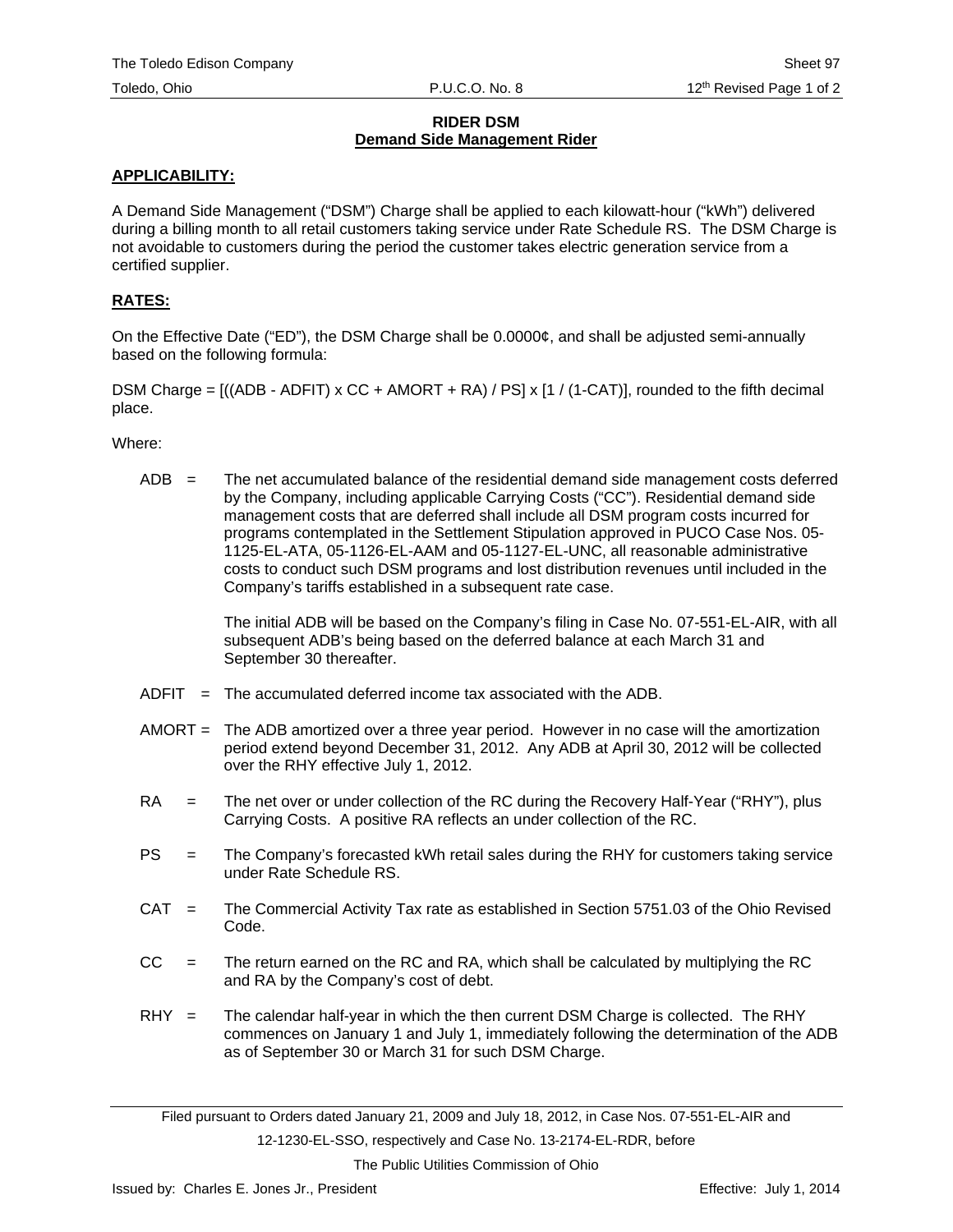# **RIDER LEX Line Extension Cost Recovery Rider**

# **APPLICABILITY:**

Applicable to any customer receiving electric service under the Company's rate schedules. The Line Extension Cost Recovery Rider (LEX) charge will apply for all rate schedules, on a service rendered basis, for all kWhs per kWh. This Rider is not avoidable for customers who take electric generation service from a certified supplier.

# **RATE:**

LEX charge  $0.0009\ell$ 

# **RIDER UPDATES:**

The charges contained in this Rider shall be updated and reconciled on a quarterly basis beginning December 1, 2011, and thereafter no later than December 1st, March 1st, June 1st and September 1st of each year, the Company will file with the PUCO a request for approval of the Rider charges which, unless otherwise ordered by the PUCO, shall become effective on a service rendered basis on January 1st, April 1st, July 1st and October 1st of each year.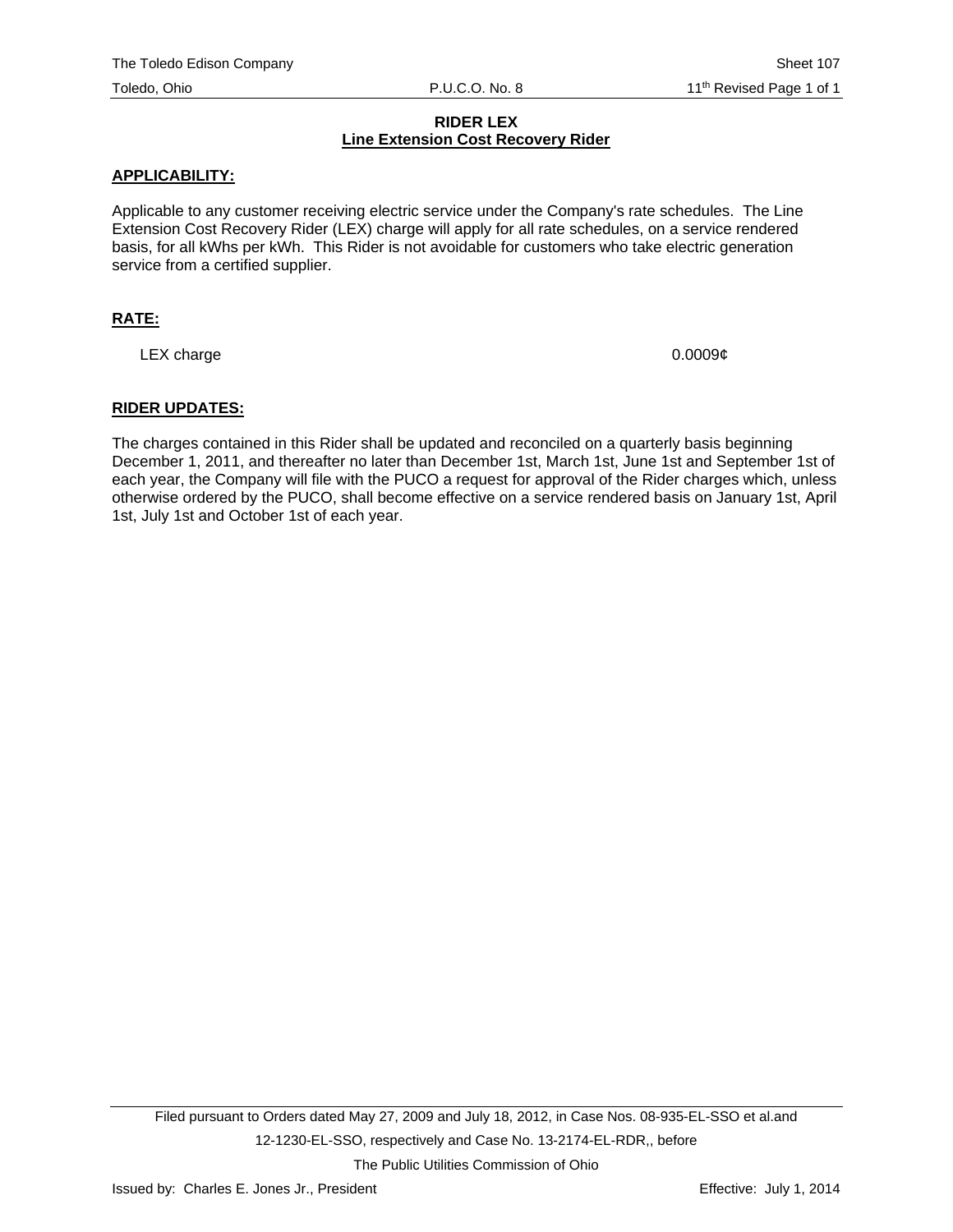# **RIDER RER Residential Electric Heating Recovery Rider**

# **APPLICABILITY:**

Applicable to any residential customer that takes electric service under the Company's rate schedules. The Residential Electric Heating Recovery Rider (RER) charges will apply, by rate schedule, effective for service rendered as described below. This Rider is not avoidable for customers who take electric generation service from a certified supplier.

# **PURPOSE:**

The charges provided for in this Rider recover deferred purchased power costs which represent the differential between the amounts paid by customers that received or are receiving Rider RGC credits and the amounts that otherwise would have been paid by those customers but for the Commission's orders and entries in the 10-176-EL-ATA proceeding, including applicable interest.

- 1. The RER1 charge set forth in this Rider recovers deferred purchased power costs associated with the 10-176-EL-ATA proceeding incurred by the Company from the implementation of Rider RGC through June 30, 2011, including applicable interest.
- 2. The RER2 charge set forth in this Rider recovers on-going deferred purchased power costs not otherwise recovered through the RER1 charge per the Order in Case No. 10-176-EL-ATA dated May 25, 2011, including applicable interest.

# **RATE:**

The following charges will apply, by rate schedule for all kWhs per kWh:

|           | RER <sub>1</sub><br><b>Contract Contract Contract Contract</b> | RER <sub>2</sub> |
|-----------|----------------------------------------------------------------|------------------|
| <b>RS</b> | $0.0000\mathcal{C}$                                            | $0.2446\phi$     |

# **RIDER UPDATES:**

The RER charges set forth in this Rider shall be updated and reconciled on a semi-annual basis. No later than December 1st and June 1st of each year, the Company shall file with the PUCO a request for approval of these rider charges which, unless otherwise ordered by the PUCO, shall become effective on a service rendered basis on January 1st and July 1st of each year.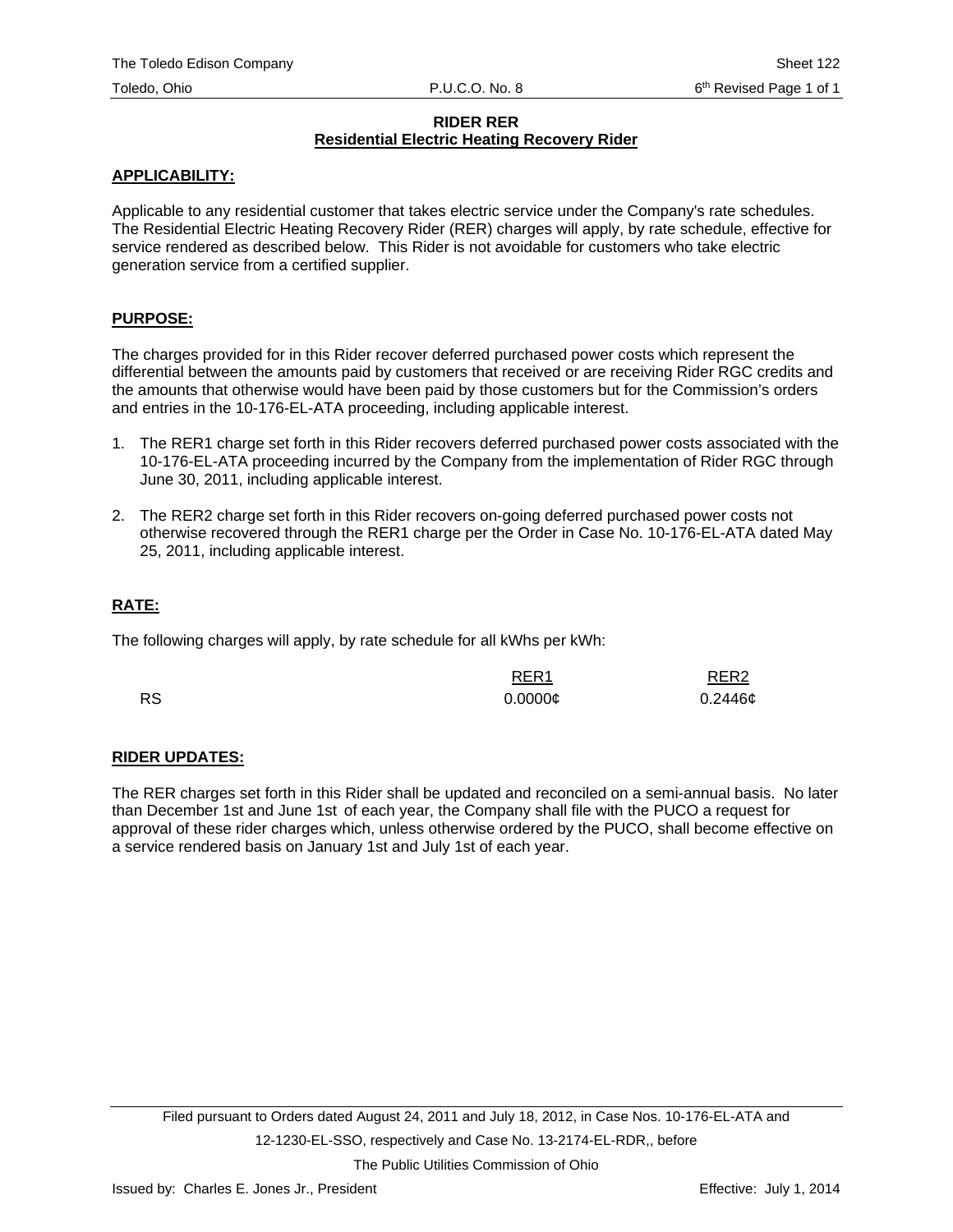# **Case No. 07-551-EL-AIRDemand Side Management Rider (Rider DSM - Sheet No. 97) Rider DSM Charge Update Effective 7/1/14 Through 12/31/14**

| Line | Description                                          | CЕ         | ОE         | ТE         |
|------|------------------------------------------------------|------------|------------|------------|
|      |                                                      |            |            |            |
|      | Half-Year Revenue Requirement                        | \$0        | \$0        | \$0        |
|      | Forecasted Residential Sales 7/1/14 - 12/31/14 (KWH) |            |            |            |
|      | Rider DSM Charge 7/1/14 - 12/31/14 (\$/KWH)          | \$0.000000 | \$0.000000 | \$0,000000 |

## Line Notes & Sources

1 The amortization of the deferred DSM costs ended December 31, 2012. Unrecovered December 31, 2012 deferral balances recovered with Rider DSE2.

Source: Rider DSM - Sheet No. 97 and Ohio Companies' Stipulated ESP Case No. 08-935-EL-SSO in Section E-2 page 21.

2 Source: 2014 3+9 Forecast as of May 2014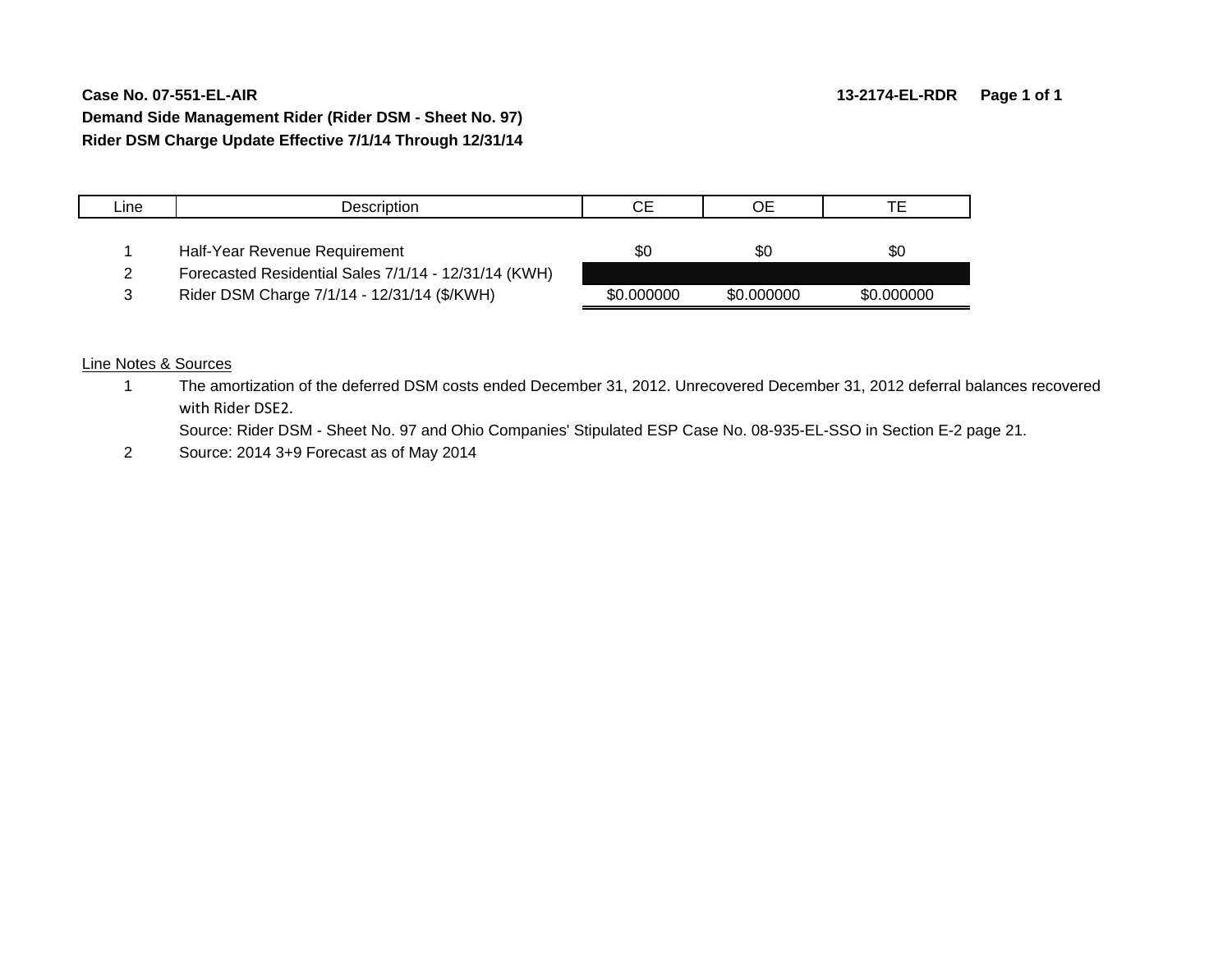Line Extension Cost Recovery Rider (Rider LEX - Sheet No. 107)<br>Rider LEX Charge Update Effective 7/1/14 Through 9/30/14

| Line | Description                                               | CEI              | OЕ               | TЕ               |
|------|-----------------------------------------------------------|------------------|------------------|------------------|
|      | Rider LEX Charge 7/1/14 - 9/30/14 (¢/KWH)                 | 0.0006           | 0.0008           | 0.0009           |
|      | Q2 2014 LEX Charge (¢/KWH)<br>Q3 2014 vs. Q2 2014 (¢/KWH) | 0.0005<br>0.0001 | 0.0008<br>0.0000 | 0.0009<br>0.0000 |

Line Notes & Sources

1 Source: Pages 2-4, Line 1, Column (E) x 100<br>2 Q2 2014 LEX Charge for reference purposes only

3 Calculation: Line 1 - Line 2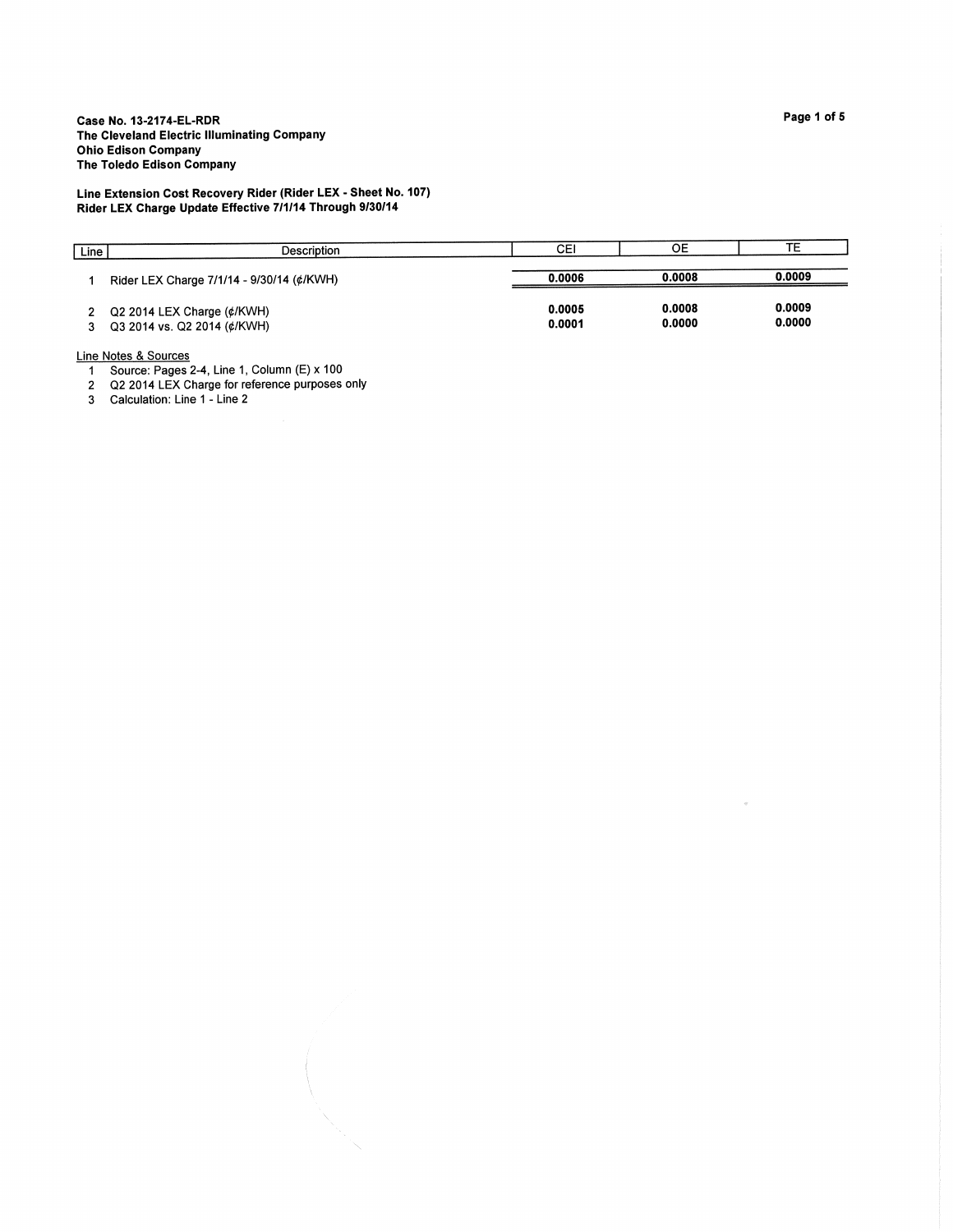Line Extension Cost Recovery Rider (Rider LEX - Sheet No. 107) Rider LEX Charge Update Effective 7/1/14 Through 9/30/14

| Line | Companv<br>(A) | Month<br>(B) | Year<br>(C) |    | <b>Beginning</b><br>Deferral<br><b>Balance</b><br>(D) |      | Revenue<br>(E)         |   | CAT<br>(F) | Revenue<br><b>Excluding CAT</b><br>(G) | Carrying<br>Charges<br>(H) |      | <b>Ending Deferral</b><br><b>Balance</b><br>(1) |
|------|----------------|--------------|-------------|----|-------------------------------------------------------|------|------------------------|---|------------|----------------------------------------|----------------------------|------|-------------------------------------------------|
|      |                |              |             |    |                                                       |      |                        |   |            |                                        | 0.5708%                    |      |                                                 |
|      | CEI            | July         | 2014        | \$ | 53.739                                                |      | (10.002)               | S | $(26)$ \$  | $(9,976)$ \$                           | 278                        | - \$ | 44.041                                          |
| з    | CEI            | August       | 2014        | \$ | 44.041 \$                                             |      | $(9,975)$ \$           |   | $(26)$ \$  | $(9,949)$ \$                           | 223                        | - \$ | 34.315                                          |
| 4    | CEI            | September    | 2014        | S  | $34.315$ \$                                           |      | $(8,584)$ \$           |   | $(22)$ \$  | $(8,562)$ \$                           | 171                        | - \$ | 25.924                                          |
| 5    | CEI            | October      | 2014        | \$ | $25.924$ \$                                           |      | $(8.636)$ \$           |   | $(22)$ \$  | $(8,613)$ \$                           | 123                        | - \$ | 17.435                                          |
| 6    | CEI            | November     | 2014        | \$ | $17.435$ \$                                           |      | $(8, 412)$ \$          |   | $(22)$ \$  | $(8,390)$ \$                           | 76                         | - \$ | 9.121                                           |
|      | CEI            | December     | 2014        | \$ | 9,121                                                 | - \$ | $(9,170)$ \$ $(24)$ \$ |   |            | $(9, 147)$ \$                          | 26                         | - \$ | 0                                               |

NOTES:

Column (D): Estimated Rider LEX deferral balance as of 'June 2014' for July 2014; for August 2014 onward Column (D) = Prior Period Column (I)

Column (E): Calculation: - Column (E) Line 1 x CEI MWh sales on page 5 of 5 x 1,000.

Column (E) Line 1 = Estimated Rider LEX rate (in \$/kWh) to be effective July 1, 2014, calculated by solving for the rate that would need to be charged From July 2014 through December 2014 such that the Rider LEX deferred balance is zero at December 2014.<br>The State of December 2014 such that the Rider LEX deferred balance is zero at December 2014.<br>Column (E): Numbers may

Column (F): Calculation: Column (E) x .0026

Column (G): Calculation: Column (E) - Column (F)<br>Column (G): Calculation: Column (E) - Column (F)<br>Column (H): Calculation: (Column (D) + Column (G)/2)×0.5708%

Column (I): Calculation: Column (D) + Column (G) + Column (H)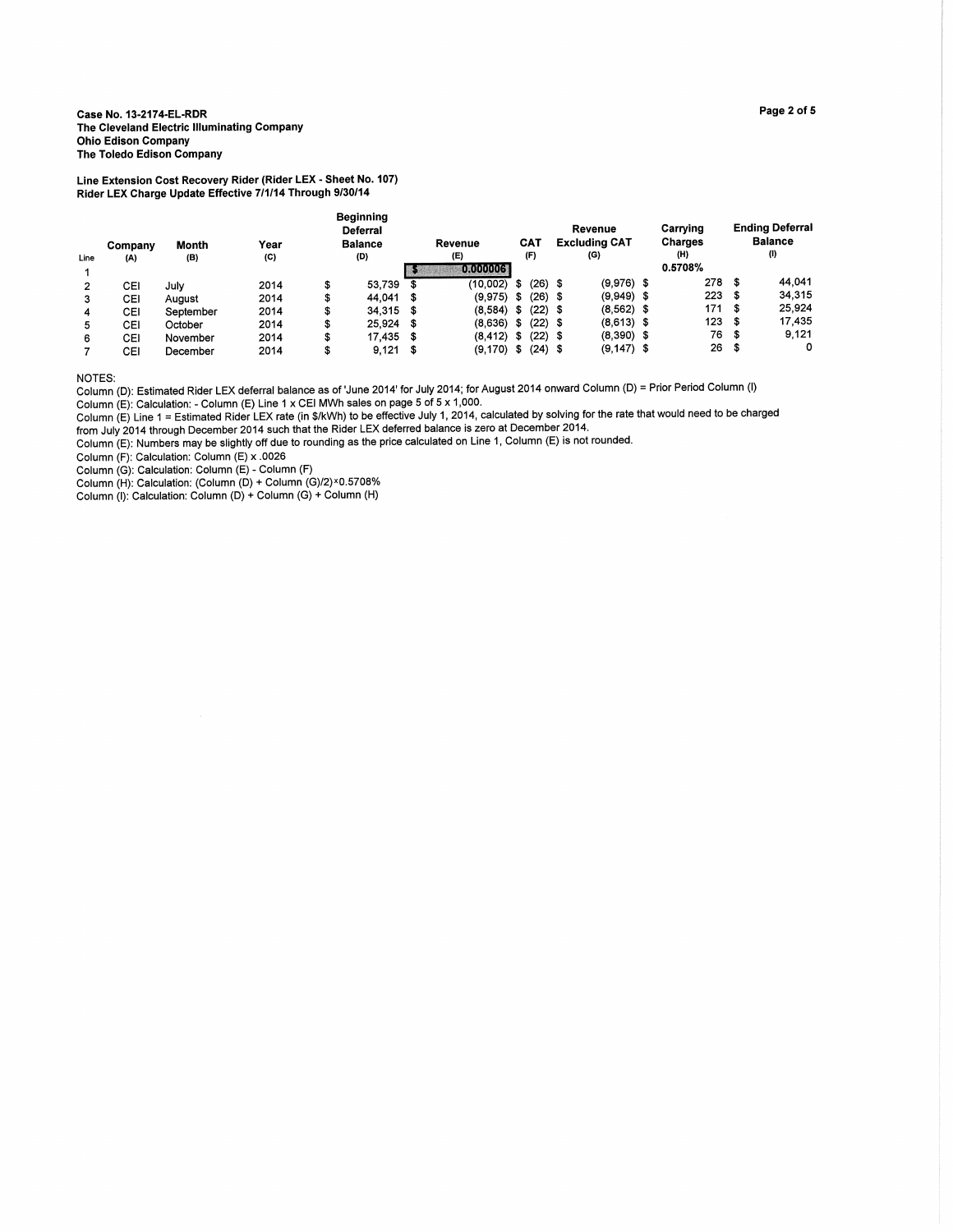Line Extension Cost Recovery Rider (Rider LEX - Sheet No. 107)<br>Rider LEX Charge Update Effective 7/1/14 Through 9/30/14

|      |         |           |      |   | <b>Beginning</b><br>Deferral |      |                 |    |           |  | Revenue              |      | Carrying       | <b>Ending Deferral</b> |                |
|------|---------|-----------|------|---|------------------------------|------|-----------------|----|-----------|--|----------------------|------|----------------|------------------------|----------------|
|      | Companv | Month     | Year |   | <b>Balance</b>               |      | Revenue         |    | CAT       |  | <b>Excluding CAT</b> |      | Charges        |                        | <b>Balance</b> |
| Line | (A)     | (B)       | (C)  |   | (D)                          |      | (E)             |    | (F)       |  | (G)                  |      | (H)<br>0.5708% |                        | O)             |
|      |         |           |      |   |                              |      | <b>OCOOOOE!</b> |    |           |  |                      |      |                |                        |                |
| 2    | OE      | Julv      | 2014 |   | 99.829                       | S    | (18.404)        | \$ | $(48)$ \$ |  | (18,356)             | - 36 | 517            | -5                     | 81,990         |
| 3    | OE      | August    | 2014 |   | 81.990                       | -S   | $(18.447)$ \$   |    | $(48)$ \$ |  | (18.399)             | - 36 | 416            | - \$                   | 64.007         |
| 4    | OE      | September | 2014 |   | 64.007                       | - 56 | (15,680) \$     |    | $(41)$ \$ |  | (15,639)             | - 36 | 321            | - 36                   | 48,688         |
| 5    | OE      | October   | 2014 | S | 48.688                       | S    | (15.754) \$     |    | $(41)$ \$ |  | (15.713) \$          |      | 233            | - \$                   | 33,208         |
| 6    | OE      | November  | 2014 |   | 33.208 \$                    |      | (15.778) \$     |    | $(41)$ \$ |  | (15,737) \$          |      | 145            | -5                     | 17.616         |
|      | ОE      | December  | 2014 |   | 17,616                       | - 35 | (17.713) \$     |    | $(46)$ \$ |  | (17,666)             | - 5  | 50             | - \$                   | (0)            |

NOTES:

Column (D): Estimated Rider LEX deferral balance as of 'June 2014' for July 2014; for August 2014 onward Column (D) = Prior Period Column (I) Column (E): Calculation: - Column (E) Line 1 x OE MWh sales on page 5 of 5 x 1,000.

Column (E) Line 1 = Estimated Rider LEX rate (in \$/kWh) to be effective July 1, 2014, calculated by solving for the rate that would need to be charged

from July 2014 through December 2014 such that the Rider LEX deferred balance is zero at December 2014.<br>Column (E): Numbers may be slightly off due to rounding as the price calculated on Line 1, Column (E) is not rounded.

Column (F): Calculation: Column (E) x .0026

Column (G): Calculation: Column (E) - Column (F)

Column (H): Calculation: (Column (D) + Column (G)/2)×0.5708%<br>Column (H): Calculation: (Column (D) + Column (G)/2)×0.5708%<br>Column (I): Calculation: Column (D) + Column (G) + Column (H)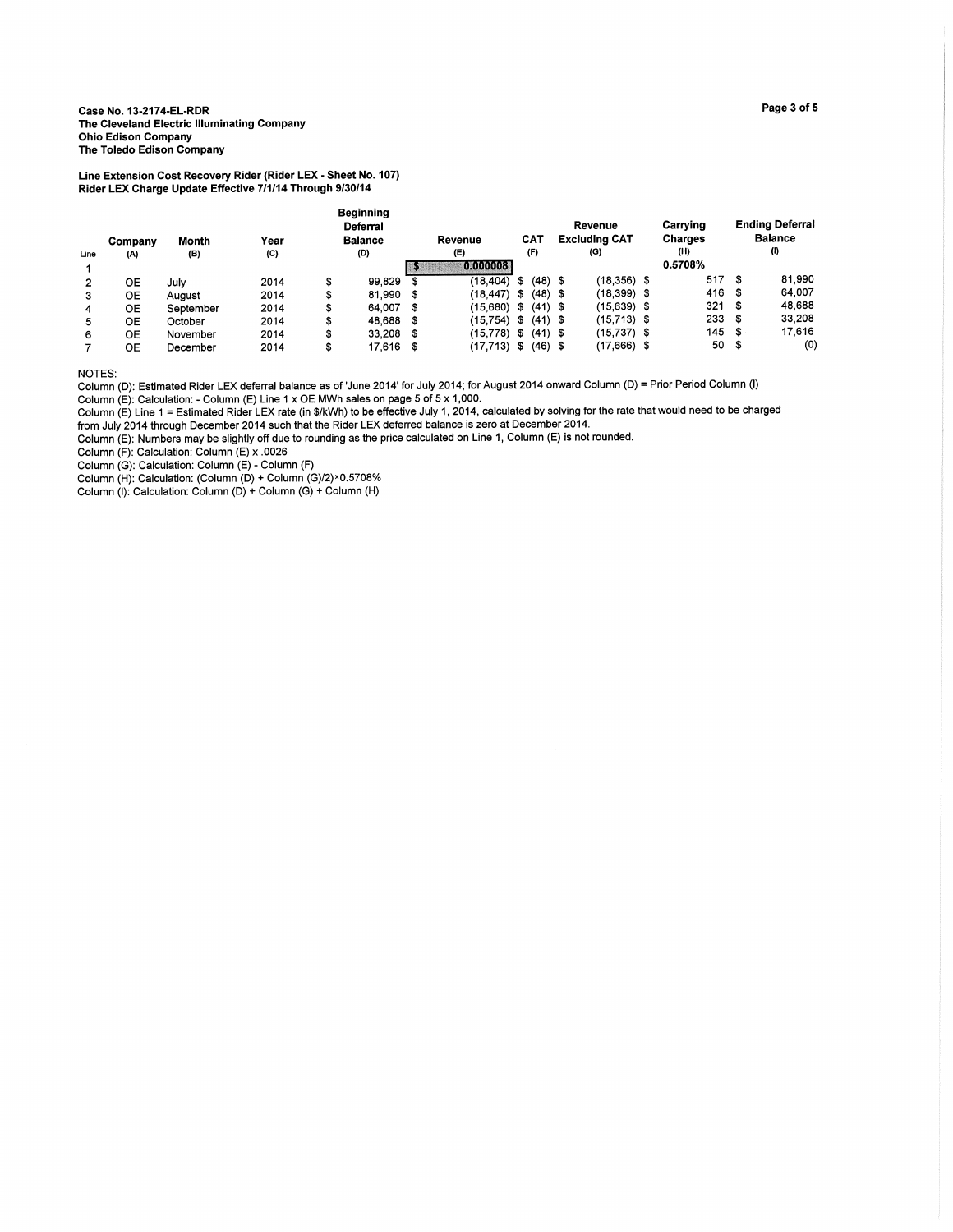Line Extension Cost Recovery Rider (Rider LEX - Sheet No. 107)<br>Rider LEX Charge Update Effective 7/1/14 Through 9/30/14

| Line | Company<br>(A) | Month<br>(B) | Year<br>(C) |    | <b>Beginning</b><br>Deferral<br><b>Balance</b><br>(D) |    | Revenue<br>(E)                                                                                                                                                                                                                                                                                                                                                                                                           |      | <b>CAT</b><br>(F) | Revenue<br><b>Excluding CAT</b><br>(G) | Carrying<br>Charges<br>(H) |      | <b>Ending Deferral</b><br><b>Balance</b><br>(1) |
|------|----------------|--------------|-------------|----|-------------------------------------------------------|----|--------------------------------------------------------------------------------------------------------------------------------------------------------------------------------------------------------------------------------------------------------------------------------------------------------------------------------------------------------------------------------------------------------------------------|------|-------------------|----------------------------------------|----------------------------|------|-------------------------------------------------|
|      |                |              |             |    |                                                       |    | $\P(\mathbf{N}(\mathbf{N}(\mathbf{N}(\mathbf{N}(\mathbf{N}(\mathbf{N}(\mathbf{N}(\mathbf{N}(\mathbf{N}(\mathbf{N}(\mathbf{N}(\mathbf{N}(\mathbf{N}(\mathbf{N}(\mathbf{N}(\mathbf{N}(\mathbf{N}(\mathbf{N}(\mathbf{N}(\mathbf{N}(\mathbf{N}(\mathbf{N}(\mathbf{N}(\mathbf{N}(\mathbf{N}(\mathbf{N}(\mathbf{N}(\mathbf{N}(\mathbf{N}(\mathbf{N}(\mathbf{N}(\mathbf{N}(\mathbf{N}(\mathbf{N}(\mathbf{N}(\mathbf{N}(\mathbf$ |      |                   |                                        | 0.5708%                    |      |                                                 |
| 2    | ТE             | Julv         | 2014        | S  | 45,889                                                | S  | (8.576)                                                                                                                                                                                                                                                                                                                                                                                                                  | S    | $(22)$ \$         | $(8,554)$ \$                           | 238                        | - 36 | 37,573                                          |
| з    | TE             | August       | 2014        |    | 37.573                                                | S  | $(8.552)$ \$                                                                                                                                                                                                                                                                                                                                                                                                             |      | $(22)$ \$         | $(8,530)$ \$                           | 190                        | - \$ | 29.233                                          |
| 4    | TE             | September    | 2014        | S  | 29.233                                                | S  | $(7.481)$ \$                                                                                                                                                                                                                                                                                                                                                                                                             |      | $(19)$ \$         | $(7, 462)$ \$                          | 146                        | - \$ | 21.917                                          |
| 5    | TE             | October      | 2014        | S  | 21.917 \$                                             |    | (7.323)                                                                                                                                                                                                                                                                                                                                                                                                                  | - \$ | $(19)$ \$         | $(7,304)$ \$                           | 104                        | -\$  | 14.717                                          |
| 6    | TЕ             | November     | 2014        | \$ | 14.717                                                | S. | $(7.179)$ \$                                                                                                                                                                                                                                                                                                                                                                                                             |      | $(19)$ \$         | $(7, 160)$ \$                          | 64                         | - \$ | 7.621                                           |
|      | TE             | December     | 2014        | \$ | 7.621                                                 | S  | $(7,662)$ \$                                                                                                                                                                                                                                                                                                                                                                                                             |      | $(20)$ \$         | $(7,642)$ \$                           | 22                         | - \$ | (0)                                             |

NOTES:

Column (D): Estimated Rider LEX deferral balance as of 'June 2014' for July 2014; for August 2014 onward Column (D) = Prior Period Column (I)

Column  $(E)$ : Calculation: - Column (E) Line 1 x TE MWh sales on page 5 of 5 x 1,000. Column (E) Line 1 = Estimated Rider LEX rate (in \$/kWh) to be effective July 1, 2014, calculated by solving for the rate that would need to be charged

from July 2014 through December 2014 such that the Rider LEX deferred balance is zero at December 2014.<br>Column (E): Numbers may be slightly off due to rounding as the price calculated on Line 1, Column (E) is not rounded.

Column (F): Calculation: Column (E) x .0026

Column (G): Calculation: Column (E) - Column (F)

Column (H): Calculation: (Column (D) + Column (G)/2)×0.5708%

Column (I): Calculation: Column (D) + Column (G) + Column (H)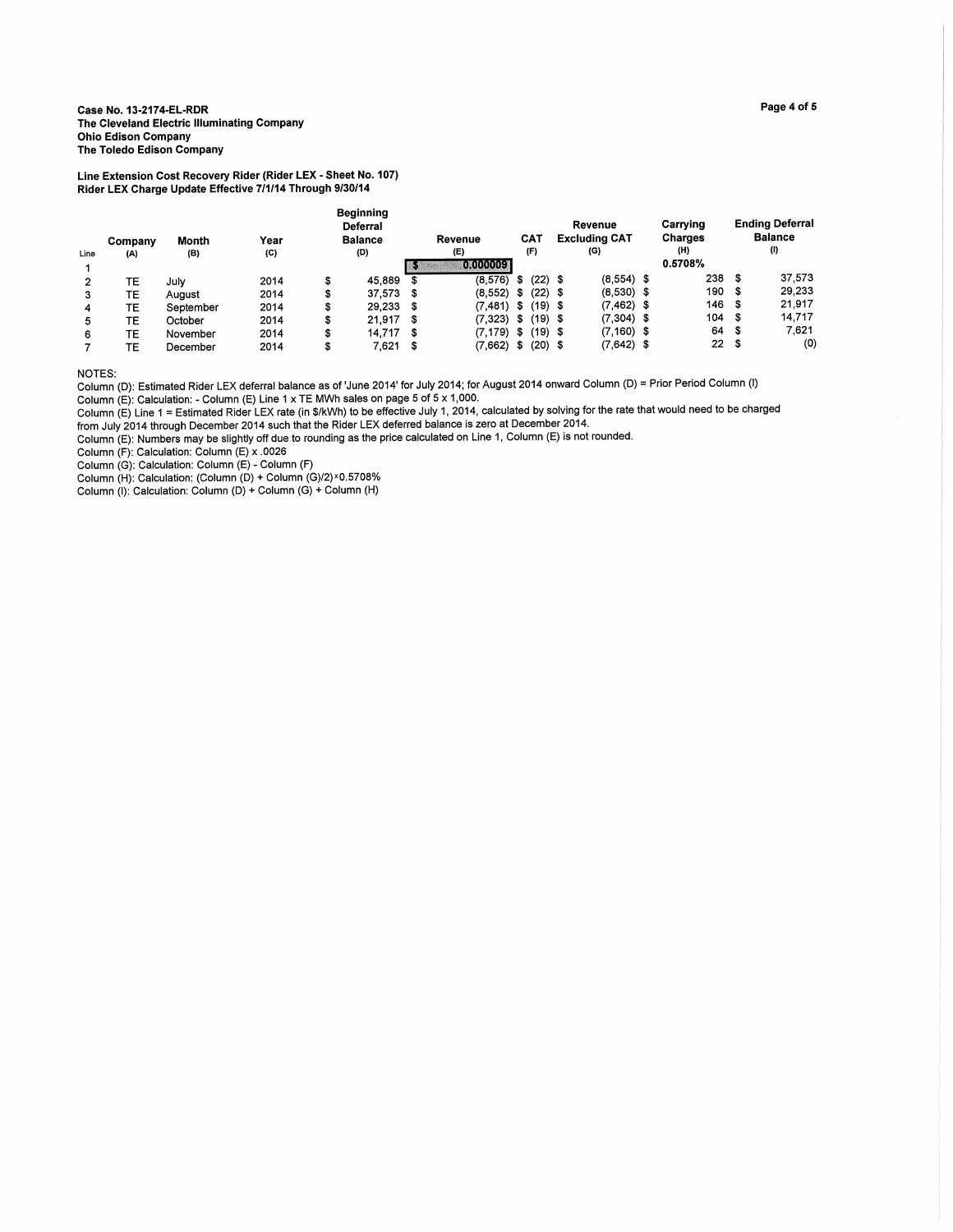| <b>Total Company MWh Sales</b> |            |           |    |  |  |  |  |  |  |  |  |  |
|--------------------------------|------------|-----------|----|--|--|--|--|--|--|--|--|--|
|                                |            |           |    |  |  |  |  |  |  |  |  |  |
|                                | <b>CEI</b> | <b>OE</b> | TE |  |  |  |  |  |  |  |  |  |
| May-14                         |            |           |    |  |  |  |  |  |  |  |  |  |
| <b>Jun-14</b>                  |            |           |    |  |  |  |  |  |  |  |  |  |
| <b>Jul-14</b>                  |            |           |    |  |  |  |  |  |  |  |  |  |
| Aug-14                         |            |           |    |  |  |  |  |  |  |  |  |  |
| $Sep-14$                       |            |           |    |  |  |  |  |  |  |  |  |  |
| $Oct-14$                       |            |           |    |  |  |  |  |  |  |  |  |  |
| $Nov-14$                       |            |           |    |  |  |  |  |  |  |  |  |  |
| Dec-14                         |            |           |    |  |  |  |  |  |  |  |  |  |

\* Source: 2014 3+9 Forecast as of May 2014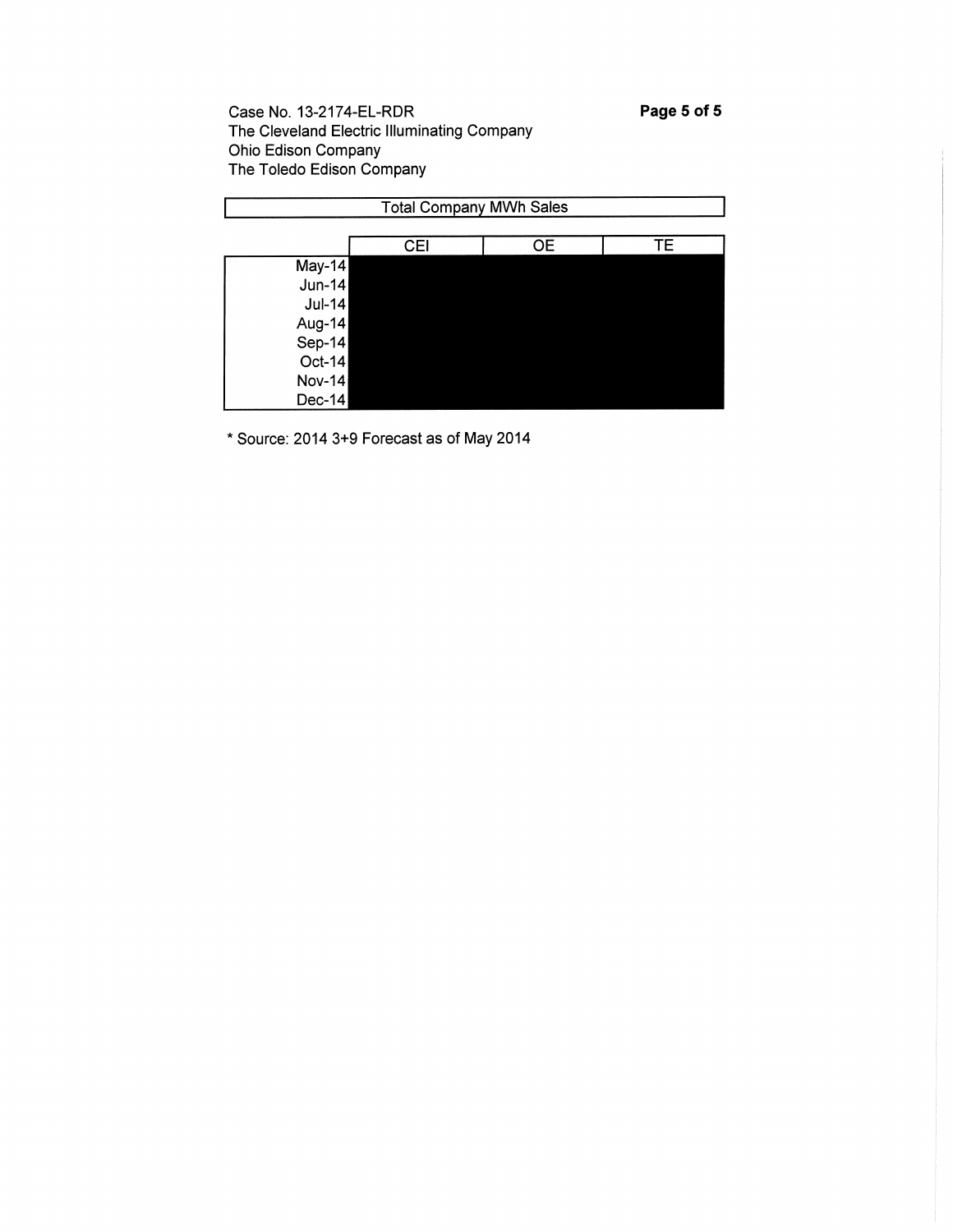# **13-2174-EL-RDR**

| <b>RER2 Rate Calculation</b> | Page 1 of 4 |
|------------------------------|-------------|
|                              |             |

**Company Year Month Beginning Deferral Balance RGC Credits Revenue CAT**<br>(D) (E) (F) (G) **Net Revenue Excl CAT Carrying Charges Ending Deferral Balance** Line **(A) (B) (C) (D) (E) (F) (G) (H) (I) (J)** 1 \$0.003161 *0.5708%* 2 CEI 2014 April \$ 8,806,729.65 3 CEI 2014 May \$ 8,806,729.65 \$134,898.63 \$ (1,222,029.42) \$ (2,826.54) (\$1,084,304.24) \$ 47,176.96 \$ 7,769,602.37<br>4 CEI 2014 June \$ 7,769,602.37 \$ \$0.00 \$ (1,391,480.89) \$ (3,617.85) (\$1,387,863.04) \$ 40.390.29 \$ 6.422.12 4 CEI 2014 June \$ 7,769,602.37 \$0.00 \$ (1,391,480.89) \$ (3,617.85) (\$1,387,863.04) \$ 40,390.29<br>5 CEI 2014 July \$ 6,422,129.62 \$0.00 \$ (1,705,870.72) \$ (4,435.26) (\$1,701,435.45) \$ 31.803.48 5 CEI 2014 July \$ 6,422,129.62 \$ \$0.00 \$ (1,705,870.72) \$ (4,435.26) (\$1,701,435.45) \$ 31,803.48 \$ 4,752,497.64<br>6 CEI 2014 August \$ 4.752.497.64 \$0.00 \$ (1.689.972.24) \$ (4.393.93) (\$1.685.578.31) \$ 22.317.92 \$ 3.089.237.2 6 CEI 2014 August \$ 4,752,497.64 \$ \$0.00 \$ (1,689,972.24) \$ (4,393.93)  $(1,685,578.31)$  \$ 22,317.92 \$ 7 CEI 2014 September \$ 3,089,237.25 \$159,535.87 \$ (1,257,568.09) \$ (2,854.88) (\$1,095,177.33) \$ 14,508.58 \$ 2,008,568.49<br>8 CEI 2014 October \$ 2,008,568.49 \$93,912.20 \$ (1,210,974.92) \$ (2,904.36) (\$1,114,158.36) \$ 8,285.58 8 CEI 2014 October \$ 2,008,568.49 \$93,912.20 \$ (1,210,974.92) \$ (2,904.36) (\$1,114,158.36) \$ 8,285.58 \$ 902,695.72 9 CEI 2014 November 902,695.72 \$ \$1,134,069.29 (1,317,803.52) \$ (477.71) \$ (\$183,256.53) 4,629.84 \$ 724,069.04 \$ 10 CEI 2014 December \$724,069.04 \$1,857,003.00 \$(1,670,592.03) \$484.67 \$185,926.30 \$4,663.89 \$914,659.23 11 CEI 2015 January \$ 914,659.23 \$2,236,136.82 \$ (1,729,092.12) \$ 1,318.32 \$505,726.39 \$ 6,664.61 \$ 1,427,050.22 12 CEI 2015 February 1,427,050.22 \$ \$2,476,071.43 (1,492,250.03) \$ 2,557.94 \$ \$981,263.47 10,946.77 \$ 2,419,260.46 \$ 13 CEI 2015 March \$ 2,419,260.46 \$2,371,678.77 \$ (1,446,312.96) \$ 2,405.95 \$922,959.86 \$ 16,444.23 \$ 3,358,664.55 14 CEI 2015 April 3, 3,358,664.55 \$281,331.23 \$ (1,191,375.65) \$ (2,366.12) (\$907,678.30) \$ 16,581.71 \$ 2,467,567.96<br>15 CEI 2015 May \$ 2,467,567.96 \$134,898.63 \$ (1,224,516.21) \$ (2,833.01) (\$1,086,784.57) \$ 10,983.84 \$ 1, 15 CEI 2015 May \$ 2,467,567.96 \$134,898.63 \$ (1,224,516.21) \$ (2,833.01) (\$1,086,784.57) \$ 10,983.84 \$ 1,391,767.23<br>16 CEI 2015 June \$ 1,391,767.23 \$ \$0.00 \$ (1,399,366.61) \$ (3,638.35) (\$1,395,728.26) \$ 3,961.03 \$ 0.00  $($ \$1,395,728.26) \$

|      |                |             |                |     | <b>Beginning</b>               |                           |      |                       |                   | <b>Net Revenue</b>     |                                | <b>Ending Deferral</b> |
|------|----------------|-------------|----------------|-----|--------------------------------|---------------------------|------|-----------------------|-------------------|------------------------|--------------------------------|------------------------|
| Line | Company<br>(A) | Year<br>(B) | Month<br>(C)   |     | <b>Deferral Balance</b><br>(D) | <b>RGC Credits</b><br>(E) |      | Revenue<br>(F)        | <b>CAT</b><br>(G) | <b>Excl CAT</b><br>(H) | <b>Carrying Charges</b><br>(1) | <b>Balance</b><br>(J)  |
| 17   |                |             |                |     |                                |                           |      | \$0.005678            |                   |                        | 0.5708%                        |                        |
|      | 18 OE          | 2014 April  |                |     |                                |                           |      |                       |                   |                        |                                | 26,639,630.63          |
|      | 19 OE          | 2014 May    |                |     | 26,639,630.63                  | \$968.353.45              | - \$ | $(3,730,192.82)$ \$   | (7.180.78)        | $($2,754,658.58)$ \$   | 144,205.64 \$                  | 24,029,177.68          |
|      | 20 OE          | 2014 June   |                |     | 24,029,177.68                  | \$0.00                    | -\$  | $(4.215.017.22)$ \$   | (10.959.04)       | $(S4.204.058.18)$ \$   | 125.167.47 \$                  | 19,950,286.97          |
|      | 21 OE          | 2014 July   |                |     | 19,950,286.97                  | \$0.00                    | - \$ | $(4.897.979.67)$ \$   | (12.734.75)       | $(\$4,885,244.92)$ \$  | 99,939.58 \$                   | 15, 164, 981.63        |
|      | 22 OE          |             | 2014 August    |     | \$15.164.981.63                | \$0.00                    | - \$ | $(4,846,826.33)$ \$   | 12.601.75         | $($4,834,224.58)$ \$   | 72,769.09 \$                   | 10,403,526.14          |
|      | 23 OE          |             | 2014 September | \$. | 10.403.526.14                  | \$1,394,423.79            | - \$ | $(3.697.916.22)$ \$   | (5.989.08)        | $($2,297,503.35)$ \$   | 52,829.34 \$                   | 8,158,852.13           |
|      | 24 OE          |             | 2014 October   |     | 8.158.852.13                   | \$937.812.98              | - \$ | $(3,556,358.51)$ \$   | (6,808.22)        | $($2,611,737.31)$ \$   | 39,119.11 \$                   | 5,586,233.93           |
|      | 25 OE          |             | 2014 November  |     | 5.586.233.93                   | \$2,440,290.33 \$         |      | $(3.943.979.48)$ \$   | (3,909.59)        | $($1,499,779.56)$ \$   | 27.607.46 \$                   | 4,114,061.83           |
|      | 26 OE          |             | 2014 December  |     | 4.114.061.83                   | \$4,925,179.90 \$         |      | $(5.301.782.00)$ \$   | (979.17)          | $(S375.622.94)$ \$     | 22,412.35 \$                   | 3,760,851.24           |
|      | 27 OE          |             | 2015 January   |     | 3.760.851.24                   | \$6.311.949.67            | - \$ | $(5.484.704.35)$ \$   | 2,150.84          | \$825,094.48 \$        | 23,823.15 \$                   | 4,609,768.87           |
|      | 28 OE          |             | 2015 February  |     | 4,609,768.87                   | \$6,590,652.35            | - \$ | $(4,503,687.36)$ \$   | 5,426.11          | \$2,081,538.88 \$      | 32,255.16 \$                   | 6,723,562.91           |
|      | 29 OE          |             | 2015 March     |     | 6.723.562.91                   | \$6,456,984.02 \$         |      | $(4.410.055.86)$ \$   | 5.322.01          | \$2,041,606.15 \$      | 44.207.42 \$                   | 8,809,376.48           |
|      | 30 OE          | 2015 April  |                |     | 8.809.376.48                   | \$1.599.726.13            | -\$  | $(3,643,097.26)$ \$   | (5.312.76)        | $($2,038,058.37)$ \$   | 44.469.90 \$                   | 6,815,788.01           |
|      | 31 OE          | 2015 May    |                |     | 6,815,788.01                   | \$968,353.45              | - \$ | $(3,677,267.43)$ \$   | (7,043.18)        | $($2,701,870.80)$ \$   | 31,195.20 \$                   | 4,145,112.41           |
|      | 32 OE          | 2015 June   |                |     | 4,145,112.41                   | \$0.00                    | - \$ | $(4, 167, 745.72)$ \$ | (10.836.14)       | $($4,156,909.58)$ \$   | $11,797.17$ \$                 | (0.00)                 |

|      | Beginning |            |                |  |                         |                    |  | <b>Net Revenue</b> |  |             |                     |      |                         | <b>Ending Deferral</b> |
|------|-----------|------------|----------------|--|-------------------------|--------------------|--|--------------------|--|-------------|---------------------|------|-------------------------|------------------------|
|      | Company   | Year       | Month          |  | <b>Deferral Balance</b> | <b>RGC Credits</b> |  | Revenue            |  | <b>CAT</b>  | <b>Excl CAT</b>     |      | <b>Carrying Charges</b> | <b>Balance</b>         |
| Line | (A)       | (B)        | (C)            |  | (D)                     | (E)                |  | (F)                |  | (G)         | (H)                 |      | (1)                     | (J)                    |
| 33   |           |            |                |  |                         |                    |  | \$0.002446         |  |             |                     |      | 0.5708%                 |                        |
| 34   | TE        | 2014 April |                |  |                         |                    |  |                    |  |             |                     |      |                         | 2,853,863.28           |
|      | 35 TE     | 2014 May   |                |  | 2.853.863.28            | $$142,618.63$ \$   |  | $(359.959.58)$ \$  |  | (565.09)    | $($216,775.86)$ \$  |      | 15,672.09 \$            | 2,652,759.51           |
|      | 36 TE     |            | 2014 June      |  | 2.652.759.51            | $$0.00$ \$         |  | $(432,503.51)$ \$  |  | (1, 124.51) | $(S431.379.01)$ \$  |      | 13.911.61 \$            | 2,235,292.11           |
|      | 37 TE     | 2014 July  |                |  | 2.235.292.11            | $$0.00$ \$         |  | (628,914.73) \$    |  | (1,635.18)  | $($627, 279.56)$ \$ |      | 10,969.43 \$            | 1,618,981.99           |
|      | 38 TE     |            | 2014 August    |  | 1.618.981.99            | $$0.00$ \$         |  | $(624, 583.28)$ \$ |  | (1,623.92)  | $($622,959.36)$ \$  |      | 7,463.66 \$             | 1,003,486.29           |
|      | 39 TE     |            | 2014 September |  | 1.003.486.29            | \$137,398.54 \$    |  | (461.071.09) \$    |  | (841.55)    | $(S322.831.01)$ \$  |      | 4.806.82 \$             | 685.462.10             |
|      | 40 TE     |            | 2014 October   |  | 685.462.10              | \$113,205.61 \$    |  | $(402, 379.64)$ \$ |  | (751.85)    | (\$288,422.18) \$   |      | 3,089.64 \$             | 400,129.57             |
|      | 41 TE     |            | 2014 November  |  | 400.129.57              | \$254.411.94 \$    |  | (441,042.17) \$    |  | (485.24)    | $($186, 145.00)$ \$ |      | 1,752.78 \$             | 215,737.35             |
|      | 42 TE     |            | 2014 December  |  | 215.737.35              | \$554,273.75 \$    |  | $(592, 589.63)$ \$ |  | (99.62)     | $(S38.216.26)$ \$   |      | $1,122.43$ \$           | 178,643.52             |
|      | 43 TE     |            | 2015 January   |  | 178.643.52              | \$670.345.76 \$    |  | $(615,833.36)$ \$  |  | 141.73      | \$54,370.66 \$      |      | 1.174.94 \$             | 234,189.12             |
|      | 44 TE     |            | 2015 February  |  | 234.189.12              | \$816,748.19 \$    |  | (524.544.86) \$    |  | 759.73      | \$291.443.59        | - \$ | 2,168.66 \$             | 527,801.37             |
|      | 45 TE     |            | 2015 March     |  | 527.801.37              | \$781,554.41 \$    |  | (485,449.27) \$    |  | 769.87      | \$295.335.26 \$     |      | 3,855.80 \$             | 826,992.44             |
|      | 46 TE     | 2015 April |                |  | 826.992.44              | \$311.530.87 \$    |  | $(378,539.90)$ \$  |  | (174.22)    | $(S66.834.81)$ \$   |      | 4,529.99 \$             | 764,687.62             |
|      | 47 TE     | 2015 May   |                |  | 764.687.62              | \$142,618.63 \$    |  | $(414, 197.68)$ \$ |  | (706.11)    | $($270,872.94)$ \$  |      | 3,591.98 \$             | 497,406.66             |
|      | 48 TE     |            | 2015 June      |  | 497,406.66              | $$0.00$ \$         |  | $(500, 122.62)$ \$ |  | (1,300.32)  | $($498,822.30)$ \$  |      | $1,415.64$ \$           | 0.00                   |

NOTES:

Column (E): Column (D) on page 4

Column (F) Line 1,17,33: Proposed Rider RER2 rate (\$/kWh) to become effective July 1, 2014, calculated by solving for the rate that would need to be charged

from July 2014 through June 2015 such that the cumulative RER2 deferral balance is 0 as of June 30, 2015.

Column (F): Page 2, Column (F) May through June 2014; for July 2014 onward Column (F) = - Column (F) Line 1,17,33 respectively \* kWh sales

Column (G): Calculation: (Column  $(E)$  + Column  $(F)$ ) × 0.0026

Column (H): Calculation: (Column (E) + Column (F)) - Column (G)

Column (I): Calculation: (Column (D) + Column (H)/2) $×0.5708%$ Column (J): Calculation: Column  $(D)$  + Column (H) + Column (I)

Column (J) Lines 2,18,and 34: RER2 deferral balance April 2014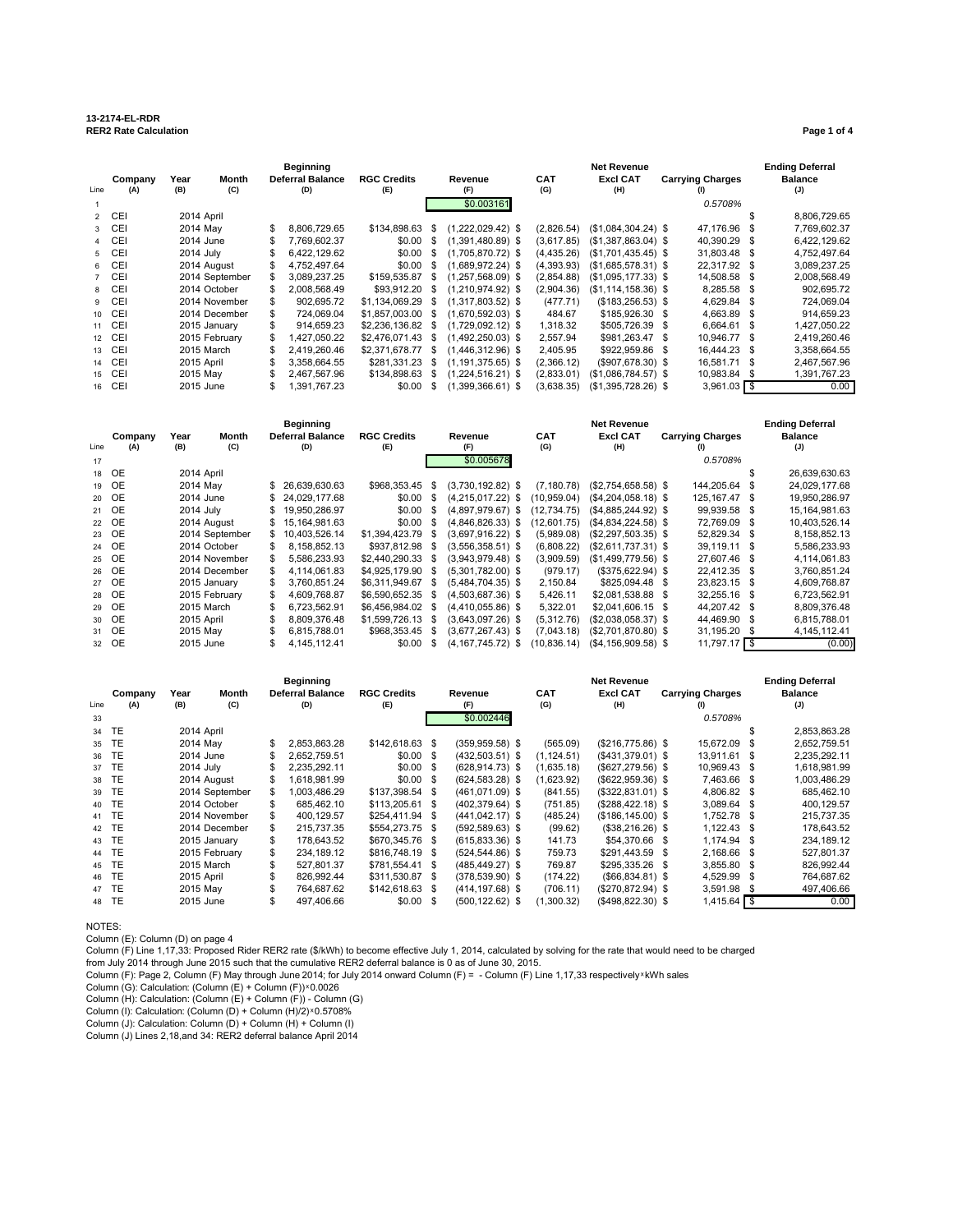# **13-2174-EL-RDR RIDER RER REVENUES Page 2 of 4**

|               | Company   | Year          | Month        | KWh <sup>1</sup> | <b>RER2 Rate</b> |                     | <b>RER2 Revenue</b> |  |
|---------------|-----------|---------------|--------------|------------------|------------------|---------------------|---------------------|--|
| Line          | (A)       | (B)           | (C)          | (D)              | (E)              |                     | (F)                 |  |
|               | CEI       | 2014 May      |              |                  | $0.003146$ \$    |                     | 1,222,029.42        |  |
| $\mathcal{P}$ | CEI       | 2014 June     |              |                  | 0.003146 \$      |                     | 1,391,480.89        |  |
|               | Company   | Month<br>Year |              | KWh <sup>1</sup> | <b>RER2 Rate</b> | <b>RER2 Revenue</b> |                     |  |
| Line          | (A)       | (B)           | (C)          | (D)              | (E)              |                     | (F)                 |  |
| 3             | <b>OE</b> | 2014 May      |              |                  | 0.005778 \$      |                     | 3,730,192.82        |  |
| 4             | <b>OE</b> | 2014 June     |              |                  | 0.005778 \$      |                     | 4,215,017.22        |  |
|               | Company   | Year          | <b>Month</b> | KWh <sup>1</sup> | <b>RER2 Rate</b> |                     | <b>RER2 Revenue</b> |  |
| Line          | (A)       | (B)           | (C)          | (D)              | (E)              |                     | (F)                 |  |
| 5             | TЕ        | 2014 May      |              |                  | $0.002133$ \$    |                     | 359,959.58          |  |
| 6             | TE        | 2014 June     |              |                  | 0.002133         | - \$                | 432,503.51          |  |

NOTES:

1-The kWh values for May and June 2014 represent the 3+9 forecasted sales.

Column (E): RER2 rate effective April 2014 (\$/kWh)

Column (F): Calculation: Column (D) × Column (E)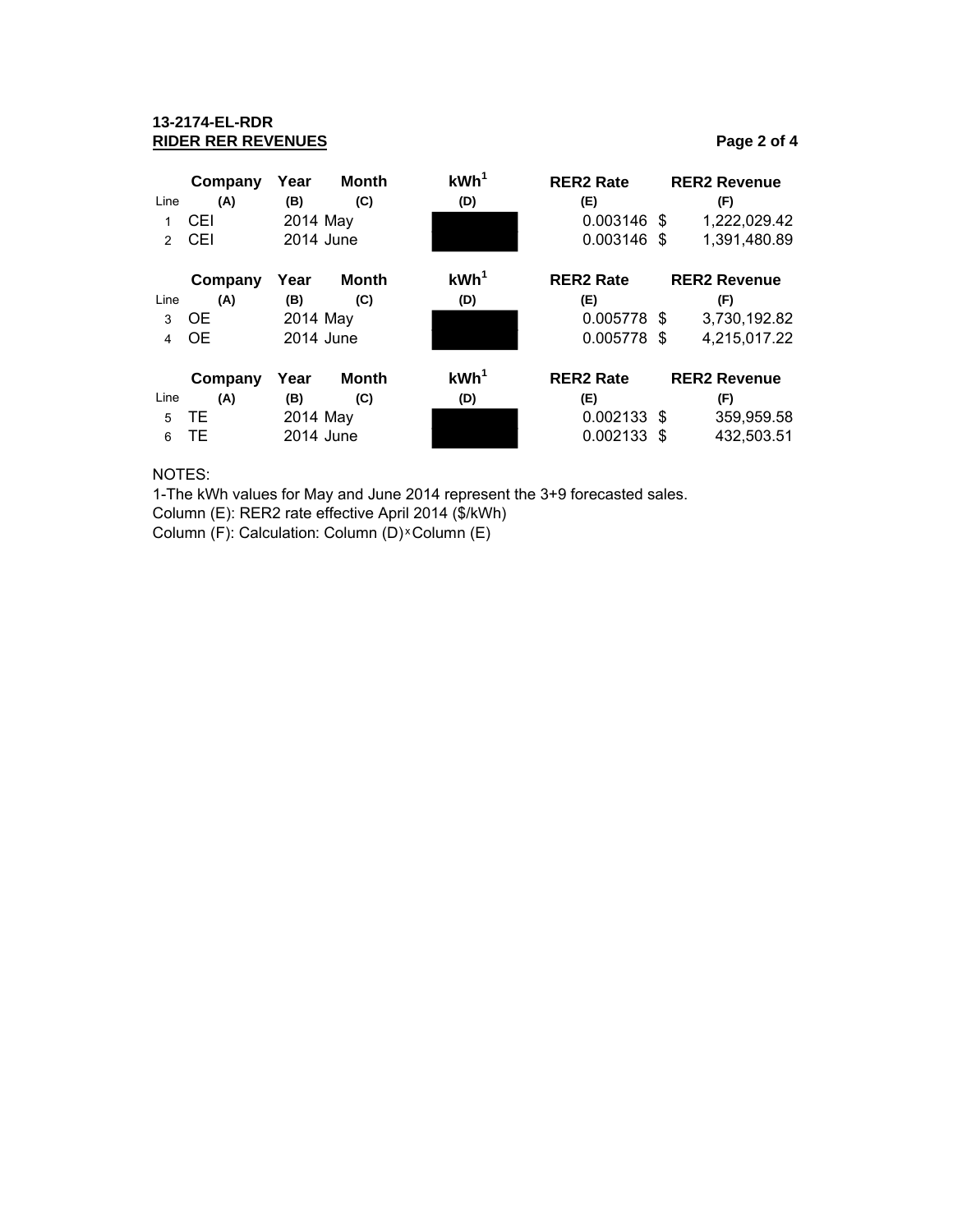### **13-2174-EL-RDR TOTAL RGC CREDIT SUMMARY-BY MONTH CONTRACT CONTRACT CONTRACT Page 3 of 4**

|                |            |                         |      |                   | (A)                     | (B)                  |
|----------------|------------|-------------------------|------|-------------------|-------------------------|----------------------|
|                |            |                         |      |                   | <b>RGC Eligible kWh</b> |                      |
| Line           | Company    | Month                   | Year | <b>Blocking</b>   | <b>Sales</b>            | RGC Amount $(\$)^1$  |
| $\mathbf{1}$   |            |                         |      |                   |                         | $-0.0210$            |
| 2              |            | 11                      | 2013 | All kWh           | 44,775,664              | \$<br>(940, 289)     |
| 3              |            | 12                      | 2013 | All kWh           | 71,955,609              | \$<br>(1,511,068)    |
| 4              | <b>CEI</b> | 1                       | 2014 | All kWh           | 85,692,168              | \$<br>(1,799,536)    |
| 5              |            | $\overline{\mathbf{c}}$ | 2014 | All kWh           | 92,525,026              | \$<br>(1,943,026)    |
| 6              |            | 3                       | 2014 | All kWh           | 89,428,494              | \$<br>(1,877,998)    |
| $\overline{7}$ |            | Total                   |      |                   | 384,376,962             | \$<br>(8,071,916)    |
| 8              |            |                         |      |                   |                         | $-0.0259$            |
| 9              |            | 11                      | 2013 | <b>Over 1250</b>  | 45,871,677              | \$<br>(1, 188, 076)  |
| 10             |            | 12                      | 2013 | <b>Over 1250</b>  | 115,397,666             | \$<br>(2,988,800)    |
| 11             | <b>OE</b>  | 1                       | 2014 | Over 1250         | 150,992,526             | \$<br>(3,910,706)    |
| 12             |            | $\overline{\mathbf{c}}$ | 2014 | <b>Over 1250</b>  | 160,533,366             | \$<br>(4, 157, 814)  |
| 13             |            | $\overline{3}$          | 2014 | <b>Over 1250</b>  | 155,590,145             | \$<br>(4,029,785)    |
| 14             |            | Total                   |      |                   | 628,385,381             | \$<br>(16, 275, 181) |
| 15             |            |                         |      |                   |                         | $-0.0141$            |
| 16             |            | 11                      | 2013 | <b>Over 2000</b>  | 1,618,602               | \$<br>(22, 822)      |
| 17             | TE - Non-  | 12                      | 2013 | <b>Over 2000</b>  | 8,226,597               | \$<br>(115, 995)     |
| 18             | Apt        | 1                       | 2014 | <b>Over 2000</b>  | 10,815,170              | \$<br>(152, 494)     |
| 19             |            | $\frac{2}{3}$           | 2014 | <b>Over 2000</b>  | 12,916,856              | \$<br>(182, 128)     |
| 20             |            |                         | 2014 | <b>Over 2000</b>  | 12,109,431              | \$<br>(170, 743)     |
| 21             |            | Total                   |      |                   | 45,686,656              | \$<br>(644, 182)     |
| 22             |            |                         |      |                   |                         | $-0.0223$            |
| 23             |            | 11                      | 2013 | <b>First 2000</b> | 1,004,883               | \$<br>(22, 409)      |
| 24             |            | 12                      | 2013 | <b>First 2000</b> | 1,680,496               | \$<br>(37, 475)      |
| 25             | TE - Apt   | 1                       | 2014 | <b>First 2000</b> | 1,723,111               | \$<br>(38, 425)      |
| 26             |            | $\frac{2}{3}$           | 2014 | <b>First 2000</b> | 1,825,227               | \$<br>(40, 703)      |
| 27             |            |                         | 2014 | <b>First 2000</b> | 1,823,935               | \$<br>(40, 674)      |
| 28             |            | Total                   |      |                   | 8,057,653               | \$<br>(179, 686)     |

NOTES:

Column (A): Applicable kWh sales utilized in Case No. 10-176-EL-ATA.

<sup>1</sup>The RGC amounts are based on rates effective October 31, 2014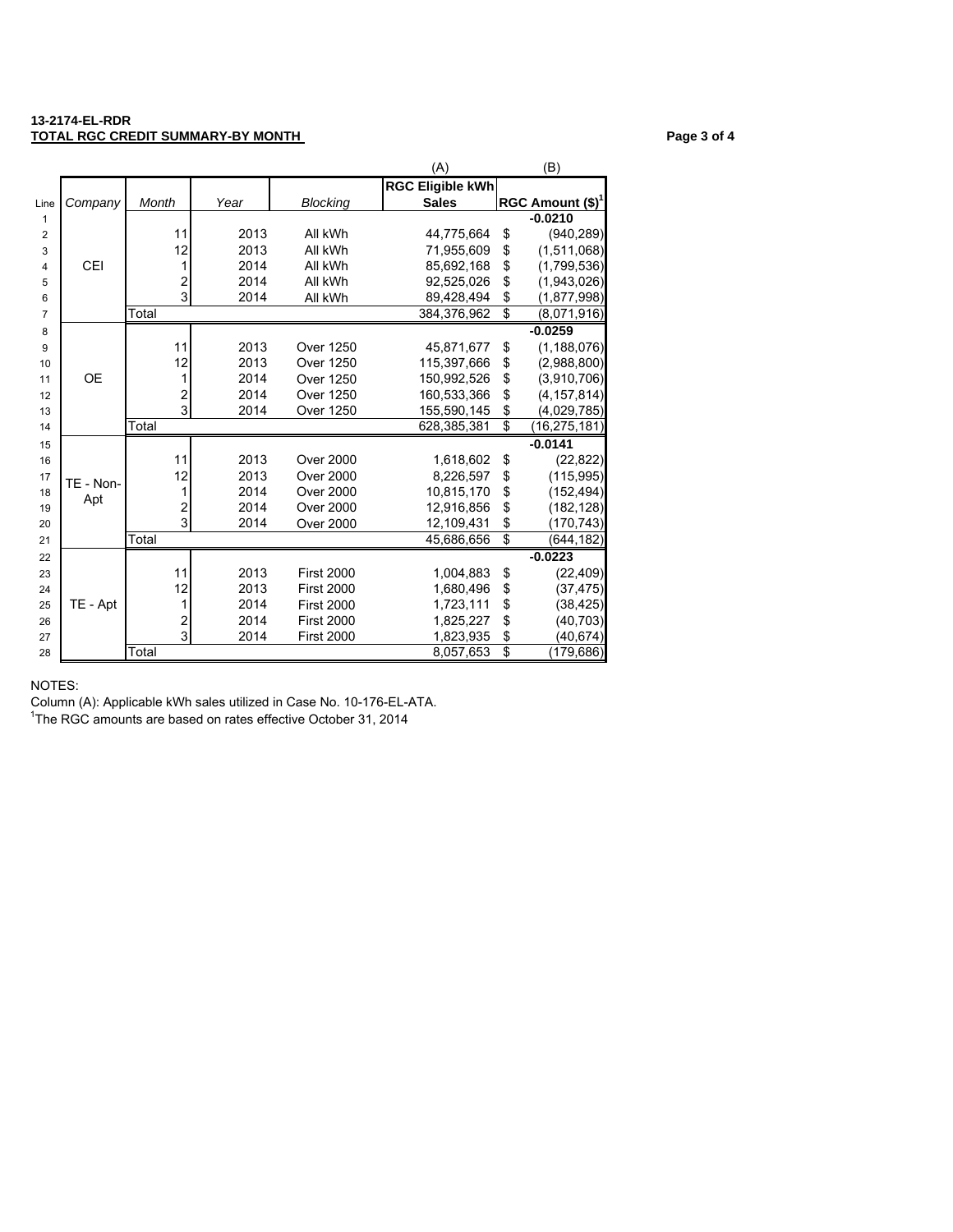### **13-2174-EL-RDR TOTAL RGC CREDIT SUMMARY-BY MONTH PAGE 4 of 4**

|                | <b>RGC Additional</b> |              |                         |    |                                |                                                      |                              |                                |
|----------------|-----------------------|--------------|-------------------------|----|--------------------------------|------------------------------------------------------|------------------------------|--------------------------------|
|                |                       |              |                         |    | RGC <sup>1</sup>               | Provision <sup>2</sup><br>Successor RDC <sup>3</sup> |                              | <b>Total RGC<sup>4</sup></b>   |
| Line           | Company               | Year         | Month                   |    | (A)                            | (B)                                                  | (C)                          | $(D)= (A)+(B)+(C)$             |
| 1              |                       | 2014         | 5                       | \$ |                                | (\$62,691)                                           | (\$72,208)                   | (\$134,899)                    |
| $\overline{c}$ |                       | 2014         | 9                       | \$ |                                | (\$80, 113)                                          | (\$79,423)                   | (\$159,536)                    |
| 3              |                       | 2014         | 10                      | \$ |                                | (\$47,265)                                           | (\$46,647)                   | (\$93,912)                     |
| 4              |                       | 2014         | 11                      | \$ | (940, 289)                     | (\$89,915)                                           | (\$103,865)                  | (\$1,134,069)                  |
| 5              |                       | 2014         | 12                      | \$ | (1,511,068)                    | (\$154,741)                                          | (\$191, 194)                 | (\$1,857,003)                  |
| 6              | CEI                   | 2015         | 1                       | \$ | (1,799,536)                    | (\$193,377)                                          | (\$243,224)                  | (\$2,236,137)                  |
| $\overline{7}$ |                       | 2015         | $\frac{2}{3}$           | \$ | (1,943,026)                    | (\$232,825)                                          | (\$300,221)                  | (\$2,476,071)                  |
| 8              |                       | 2015         |                         | \$ | (1,877,998)                    | (\$216,960)                                          | (\$276,720)                  | (\$2,371,679)                  |
| 9              |                       | 2015         | 4                       | \$ |                                | (\$125,474)                                          | (\$155, 857)                 | (\$281,331)                    |
| 10             |                       | 2015         | 5                       | \$ |                                | (\$62,691)                                           | (\$72,208)                   | (\$134,899)                    |
| 11             |                       |              | Total                   |    | (\$8,071,916)                  | (\$1,266,053)                                        | (\$1,541,567)                | (\$10,879,536)                 |
| 12             |                       | 2014         | 5                       | \$ |                                | (\$584,817)                                          | ( \$383.536)                 | $($ \$968,353)                 |
| 13             |                       | 2014         | 9                       | \$ |                                | (\$939.734)                                          | ( \$454, 690)                | (\$1,394,424)                  |
| 14             |                       | 2014         | 10                      | \$ |                                | (\$615,641)                                          | (\$322, 172)                 | (\$937,813)                    |
| 15             |                       | 2014         | 11                      | \$ | (1, 188, 076)                  | (\$756,536)                                          | (\$495,678)                  | (\$2,440,290)                  |
| 16             |                       | 2014         | 12                      | \$ | (2,988,800)                    | (\$1,126,580)                                        | (\$809, 800)                 | (\$4,925,180)                  |
| 17             | ОE                    | 2015         | $\mathbf{1}$            | \$ | (3,910,706)                    | (\$1,400,084)                                        | (\$1,001,159)                | (\$6,311,950)                  |
| 18             |                       | 2015         | $\overline{\mathbf{c}}$ | \$ | (4, 157, 814)                  | (\$1,300,898)                                        | (\$1,131,940)                | (\$6,590,652)                  |
| 19             |                       | 2015         | 3                       | \$ | (4,029,785)                    | (\$1,297,903)                                        | (\$1,129,296)                | (\$6,456,984)                  |
| 20             |                       | 2015         | 4                       | \$ |                                | (\$897, 611)                                         | (\$702, 115)                 | (\$1,599,726)                  |
| 21             |                       | 2015         | 5                       | \$ |                                | (\$584,817)                                          | ( \$383, 536)                | ( \$968, 353)                  |
| 22             |                       |              | Total                   |    | (\$16, 275, 181)               | (\$9,504,623)                                        | (\$6, 813, 922)              | (\$32,593,726)                 |
| 23             |                       | 2014         | $\overline{5}$          | \$ |                                | (\$75,633)                                           | ( \$66, 986)                 | (\$142, 619)                   |
| 24             |                       | 2014         | 9                       | \$ |                                | (\$76, 183)                                          | (\$61,216)                   | (\$137,399)                    |
| 25             |                       | 2014         | 10                      | \$ |                                | (\$61,521)                                           | (\$51,684)                   | (\$113,206)                    |
| 26             |                       | 2014         | 11                      | \$ | (45, 231)                      | (\$108,298)                                          | (\$100,883)                  | (\$254, 412)                   |
| 27             |                       | 2014         | 12                      | \$ | (153, 470)                     | (\$215,720)                                          | (\$185,083)                  | (\$554, 274)                   |
| 28             | ТE                    | 2015         | $\mathbf{1}$            | \$ | (190, 919)                     | (\$256, 417)                                         | (\$223,010)                  | (\$670,346)                    |
| 29             |                       | 2015         | $\frac{2}{3}$           | \$ | (222, 830)                     | (\$298,775)                                          | (\$295, 143)                 | (\$816,748)                    |
| 30             |                       | 2015         |                         | \$ | (211, 417)                     | (\$287, 248)                                         | (\$282,890)                  | (\$781,554)                    |
| 31             |                       | 2015         | 4                       | \$ |                                | (\$162,744)                                          | (\$148,787)                  | (\$311,531)                    |
| 32             |                       | 2015         | 5                       | \$ |                                | (\$75,633)                                           | ( \$66, 986)                 | (\$142, 619)                   |
| 33             |                       |              | Total<br>5              |    | (\$823, 867)                   | (\$1,618,171)<br>(\$723, 141)                        | (\$1,482,668)<br>(\$522,730) | (\$3,924,706)                  |
| 34             |                       | 2014         | 9                       |    | \$0<br>\$0                     |                                                      |                              | (\$1,245,871)                  |
| 35             |                       | 2014         | 10                      |    | \$0                            | (\$1,096,030)                                        | (\$595,329)                  | (\$1,691,358)                  |
| 36             |                       | 2014<br>2014 | 11                      |    |                                | (\$724, 427)                                         | (\$420,503)                  | (\$1,144,931)                  |
| 37             |                       | 2014         | 12                      |    | (\$2,173,597)                  | (\$954,749)<br>(\$1,497,042)                         | (\$700,426)<br>(\$1,186,077) | (\$3,828,772)<br>(\$7,336,457) |
| 38<br>39       | OHIO                  | 2015         | 1                       |    | (\$4,653,337)<br>(\$5,901,161) | (\$1,849,878)                                        | (\$1,467,393)                |                                |
| 40             |                       | 2015         | $\overline{\mathbf{c}}$ |    | (\$6,323,670)                  | (\$1,832,498)                                        | (\$1,727,304)                | (\$9,218,432)<br>(\$9,883,472) |
|                |                       | 2015         | 3                       |    | (\$6, 119, 200)                | (\$1,802,111)                                        | (\$1,688,906)                | (\$9,610,217)                  |
| 41<br>42       |                       | 2015         | 4                       |    | \$0                            | (\$1,185,829)                                        | (\$1,006,759)                | (\$2,192,588)                  |
| 43             |                       | 2015         | 5                       |    | \$0                            | (\$723, 141)                                         | (\$522,730)                  | (\$1,245,871)                  |
| 44             |                       |              | Total                   |    | (\$25,170,965)                 | (\$12,388,846)                                       | (\$9,838,157)                | ( \$47, 397, 968)              |
|                |                       |              |                         |    |                                |                                                      |                              |                                |
| 45             | TOTAL (\$Millions)    |              |                         |    | (\$25.2)                       | (\$12.4)                                             | $($ \$9.8)                   | (\$47.4)                       |

### NOTES:

\*Please note that no credits are provided in the summer months of June, July, and August. Please also note that, in addition to the summer months, there is no RGC credit provided in the months of September, April, and May.

RGC amounts from column (B) on page 3, based on rates effective October 31, 2014 through March 31, 2015.

<sup>2</sup>Currently effective Rider RGC Additional Provision retail rate applied to the applicable kWh sales utilized in Case No. 10-176-EL-ATA.

Currently effective Rider RDC retail rate applied to the applicable kWh sales utilized in Case No. 10-176-EL-ATA.

 Total RGC amount includes the actual RGC credit, the Rider RGC Additional Provision credit, and the successor RDC equivalent credit since the Companies are authorized to defer purchased power equivalent to the credits provided in case 10-176-EL-ATA.